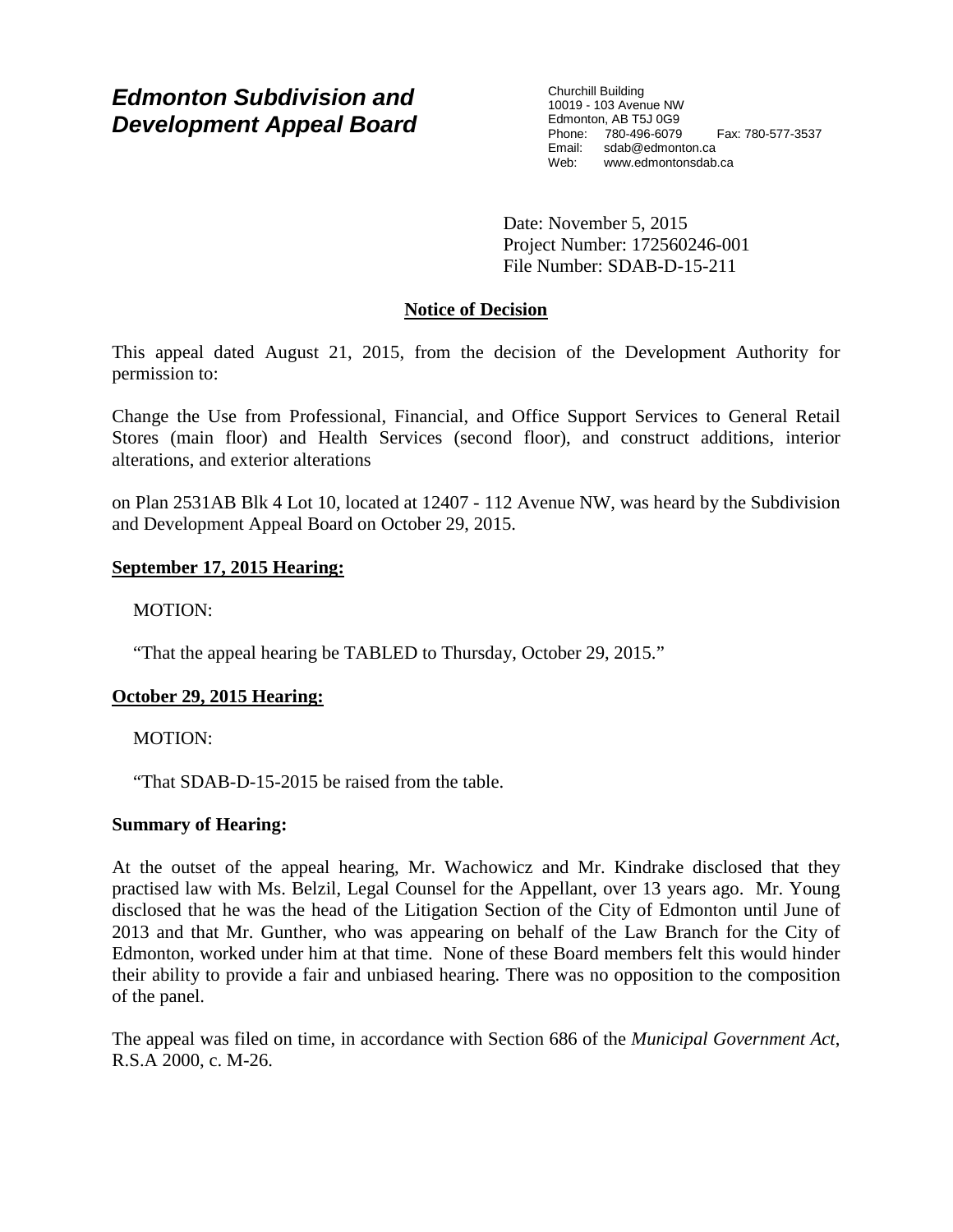The Board heard an appeal of the decision of the Development Authority to refuse an application to change the Use from Professional, Financial, and Office Support Services to General Retail Stores (main floor) and Health Services (second floor), and construct additions, interior alterations, and exterior alterations located at 12407 – 112 Avenue NW. The subject site is zoned CB1 Low Intensity Business Zone and is located within the West Ingle Area Redevelopment Plan.

The development permit application was refused due to a deficiency in the number of required parking spaces and a deficiency in the minimum Setback requirement.

Prior to the hearing the following information was provided to the Board:

- A written submission from the Development Officer received on September 10, 2015
- A written submission from Legal Counsel for the Appellant dated October 26, 2015
- A letter of support from the Inglewood Business Association dated September 2, 2015
- A revised set of drawings submitted by the Appellant on September 16, 2015
- Two letters of opposition from affected property owners
- An online response from an affected property owner in opposition to the proposed development
- Seven letters of support from various agencies and organizations
- Bigstone Professional Centre Parking Survey conducted by Bunt & Associates ("Bunt & Associates Parking Survey")
- Justification for the required parking variance received from Becker, Elzein & Associates Ltd. Professional Engineers dated July 22, 2015
- A copy of the West Ingle Area Redevelopment Plan

The Board heard from Ms. Belzil, Legal Counsel for the Appellant, Bigstone Health Commission. Ms. Belzil referenced her written submission and provided the following subissions:

- 1. The proposed development will change the existing Use of Professional, Financial and Office Support Services to a Medical Clinic and Retail Outlet (a pharmacy).
- 2. Two doctors and two dentists will practise on the second floor and the proposed Pharmacy will be on the main floor.
- 3. The development will employ 13 staff members.
- 4. It is estimated there will be a total of 10 to 12 patients on-site at one time.
- 5. The building will be owner occupied with no sub-tenants.
- 6. The proposed use will be split evenly between the Pharmacy and the Health Clinic.
- 7. Ms. Belzil submitted nine photographs, marked Exhibit "A". They included a satellite photograph of the subject building and the surrounding neighbourhood, including the Inglewood Dental Clinic located across 124 Street from the subject site, the low rise apartment buildings along 124 Street, and the main commercial arteries of 124 Street and 118 Avenue, views from their site down 124 Street and across 112 Avenue, and photographs of the Condominium building and Hair Salon located north of 112 Avenue.
- 8. Parking on 124 Street is free, but it is restricted during peak hours.
- 9. It is anticipated that patient turnover will be less than two hours.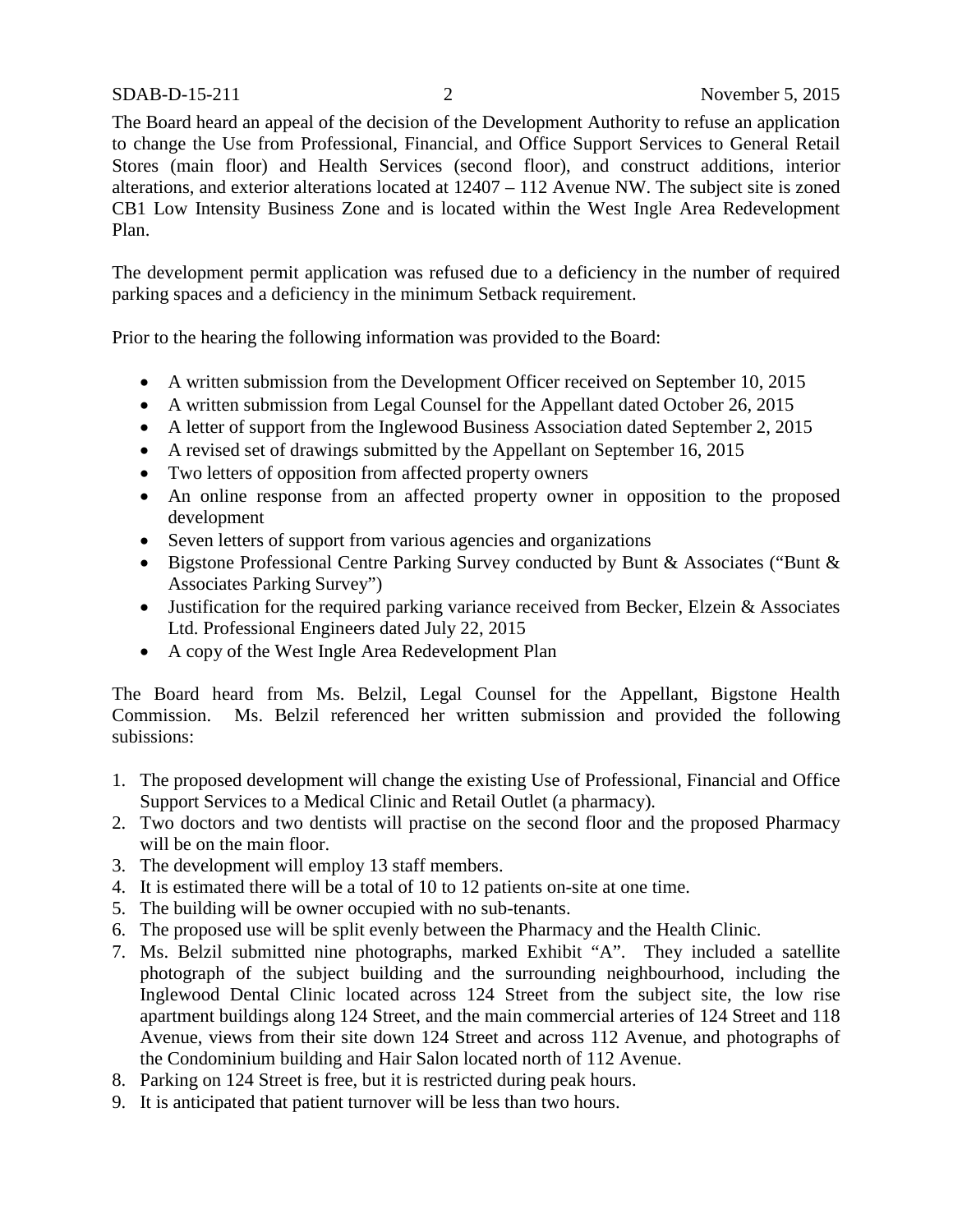- 10. There are no parking restrictions on 112 Avenue.
- 11. The West Ingle Area Redevelopment Plan was adopted in 1985. Ms. Belzil referenced a map that was updated in 2000 to illustrate the commercial strip along 124 Street. Ms. Belzil noted there is very little commercial development surrounding the subject site, which reduces the competition for parking in the area.
- 12. Ms. Belzil referenced page 53 of the Area Redevelopment Plan, which recognizes that the commercial strip that does not extend north of 111 Avenue, except for existing commercial development which includes the subject site.
- 13. Ms. Belzil noted that this has not changed since the Area Redevelopment Plan was originally adopted.
- 14. The Inglewood Dental Clinic and other commercial developments in the area provide their own parking.
- 15. A map showing the zoning of the area indicates that the CB1 Zone is small and is surrounded by residential properties.
- 16. There are three businesses and walk-up apartment buildings located in the CB1 Zone that would require public parking.
- 17. The subject building has been vacant for at least five years.
- 18. Ms. Belzil referenced Appendix A of her written submission to provide a history of development on this site, and to illustrate that every development permit application for this site since 1979 has required a parking variance.
- 19. Five on-site parking spaces have never been adequate to support the uses of this building.
- 20. Ms. Belzil referenced the "Broken Windows" theory, which posits that occupied buildings have a positive impact on the community, whereas vacant buildings do not contribute to the tax base, are a detriment to the community, and lead to crime and graffiti.
- 21. Ms. Belzil argued that the proposed development is a better alternative to leaving the building vacant and that it will enhance the commercial strip the City wants to maintain.
- 22. The proposed Health Clinic will be used by Bigstone band members, other Aboriginal groups, residents of the community, and seniors.
- 23. Bigstone Health Commission has a contract with the Federal Government to provide medical and dental services.
- 24. Two shuttle vans collect patients from northern Alberta and transport them to Edmonton. Other shuttle vans shuttle patients to their appointments within the city.
- 25. As a result, most of the individuals visiting the building will not use private vehicles.
- 26. Although the Development Authority expressed concern about what might occur should the building be sold, the building is small and it is unlikely that a change in use will have a negative impact on the community.
- 27. Approximately one million dollars has been invested in the site and Bigstone Health Commission has no plans to sell the property.
- 28. This neighbourhood has the highest concentration of Aboriginal people in Edmonton, and the proposed Health Clinic will provide services to these residents.
- 29. There is also a high concentration of seniors in this neighbourhood who will also benefit from the proposed services.
- 30. The nearest medical facility or pharmacy is located on 111 Avenue and 130 Street.
- 31. A map marked Exhibit "B' was submitted to illustrate where members of the Bigstone Cree Nation currently reside in this neighbourhood.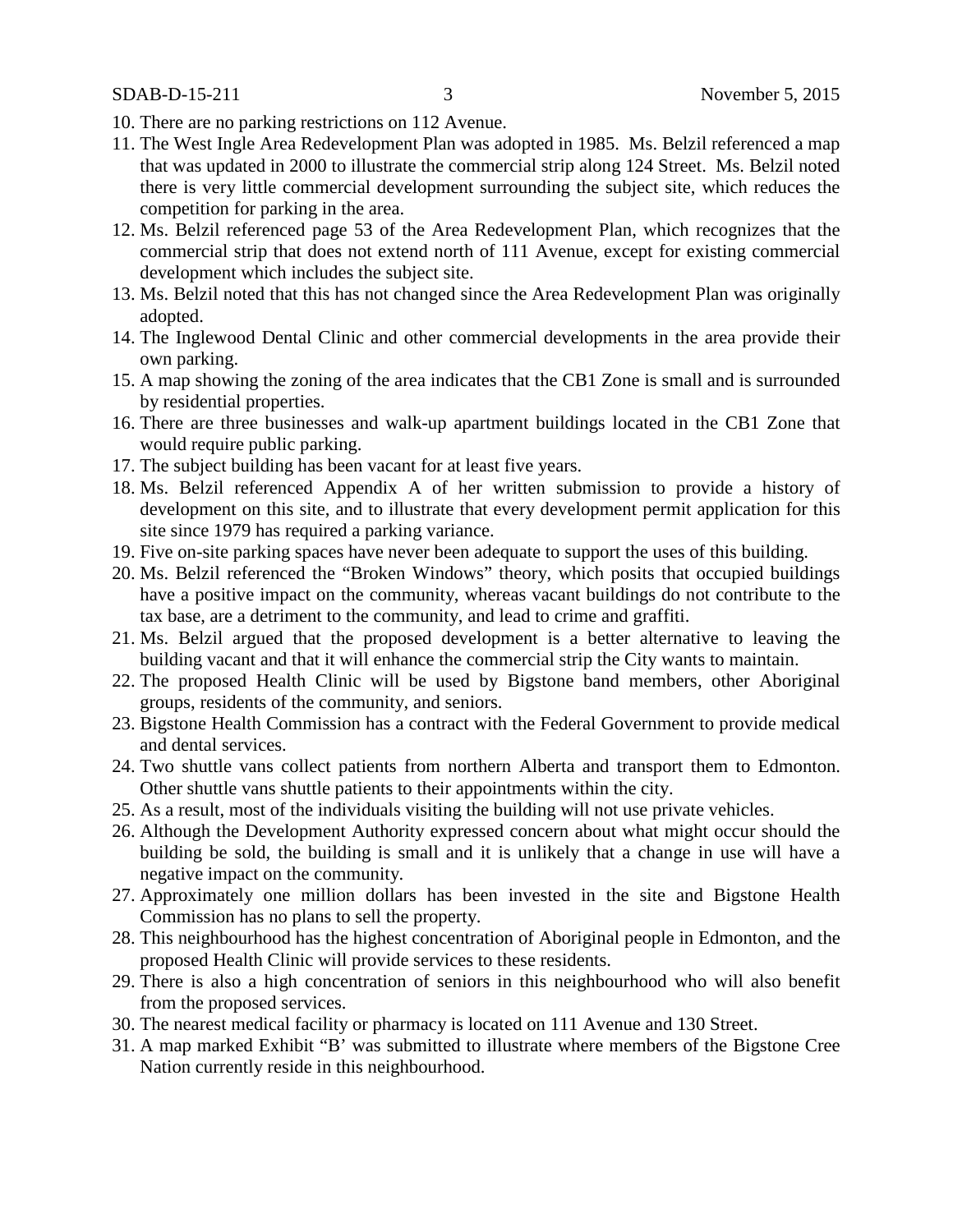- 32. The Inglewood neighbourhood has an 11 percent Aboriginal population compared to five percent for the entire City.
- 33. The Prince Charles neighbourhood has a 13 percent Aboriginal population.
- 34. Sixty percent of the households in this community have an annual income of less than \$50,000.
- 35. There are currently no medical clinics in the Inglewood neighbourhood and only two small pharmacies.
- 36. Five on-site parking spaces are available at the rear of the building and these could be converted to tandem spaces to provide 10 on-site parking spaces.
- 37. Ms. Belzil referenced the Bunt & Associates Parking Survey. She noted that the requirement to provide 43 parking spaces was calculated based on the inclusion of the square footage of the basement. However, the basement will only be used for storage, which will reduce the parking requirement by one third, reducing the number of required parking spaces from 43 to 33 spaces.
- 38. Ms. Belzil referenced the Bunt & Associates Parking Space Inventory and noted that on 112 Avenue and 124 Street there are 55 parking spaces available on these streets, which are all free public parking spaces.
- 39. There are no other commercial developments in this area that will be competing for those parking spaces.
- 40. According to the Bunt & Associates Parking Survey, the parking on these streets is underused.
- 41. In addition, the subject site is in close proximity to major public transit routes.
- 42. The Bunt & Associates Parking Survey shows that the parking spaces located on 112 Avenue and 124 Street, in close proximity to the subject site, are never fully occupied.
- 43. In particular, there are very few cars parked on 124 Street during the course of a day.
- 44. Ms. Belzil referenced the Executive Summary of the Bunt & Associates Parking Survey, which concluded that the parking demands along 124 Street between 111 Avenue and 113 Avenue are low with less than 30 percent usage during peak hours, and an average duration of one to three hours.
- 45. Occupancy rates along 112 Avenue between 123 Street and 125 Street ranged from 58 to 80 percent during peak hours, with an average duration of two to four hours.
- 46. Occupancy on 123 Street and 125 Street generally ranged from 33 to 59 percent, with an average duration of two to five hours.
- 47. The occupancy rate along 113 Avenue between 123 and 125 Streets ranged from 25 to 80 percent during peak periods, with an average duration of two to six hours.
- 48. The proximity of 112 Avenue and 124 Street generally suggests these will be preferred offsite parking areas for the proposed development.
- 49. Parking spaces on 112 Avenue and 124 Street are anticipated to accommodate spikes in parking demand. Parking is anticipated to be short term with a high turnover rate, which will complement the parking characteristics along 124 Street north of 111 Avenue.
- 50. The findings of the Bunt & Associates Parking Survey do not support the Development Authority's concerns that there will be a parking spill over into residential areas.
- 51. Ms. Belzil referenced letters of support that were received from numerous groups and agencies, including the Inglewood Business Association, Seniors Outreach Network Society, Sturgeon Lake Cree Nation, and the Principal of Prince Charles School, copies of which are on file.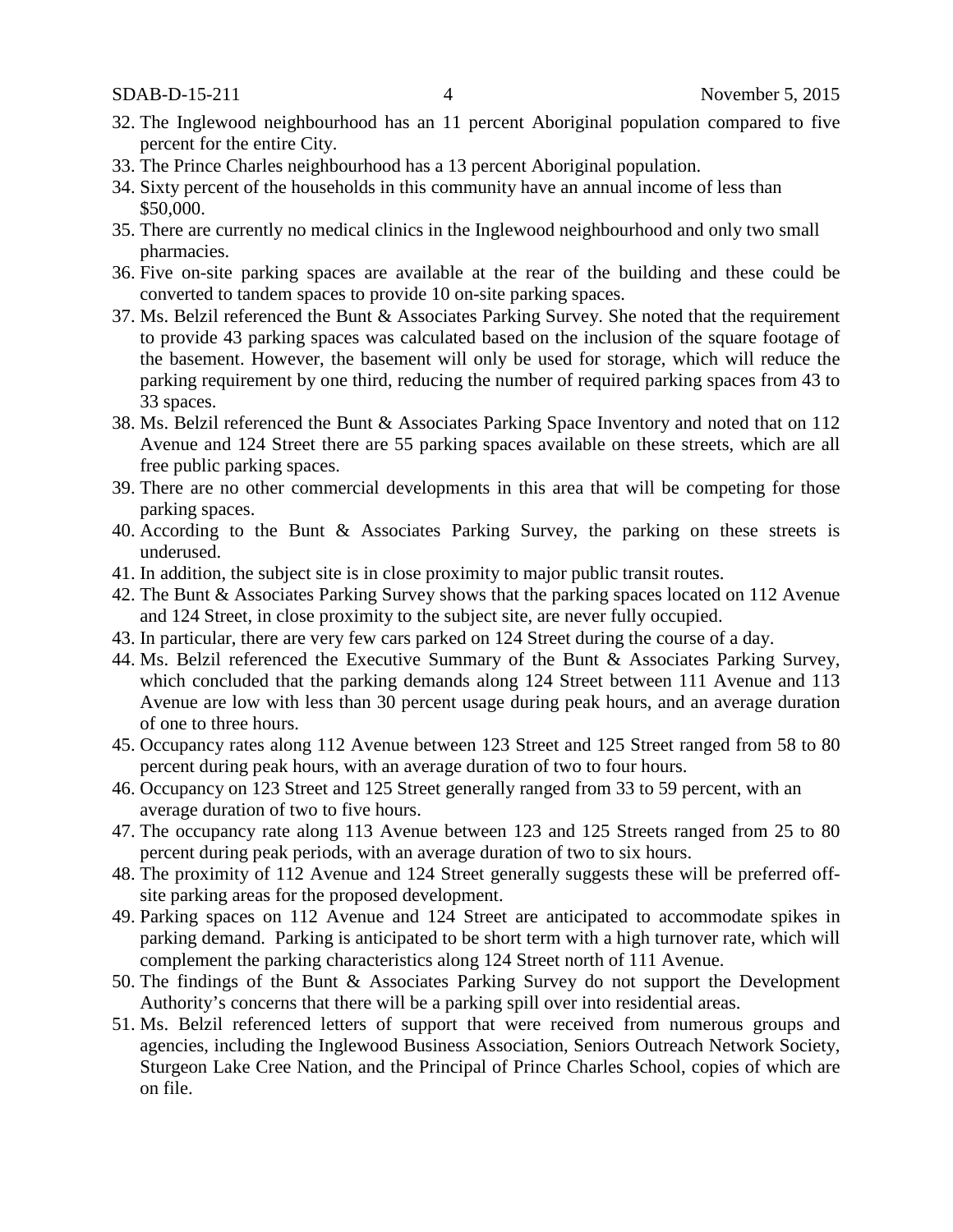- 52. The Board must balance the interests of the neighbourhoods and the commercial interests of developers.
- 53. This balancing cannot be achieved by adhering to a strict mathematical calculation as has been done by the Development Authority in this case.
- 54. There is no possible Use that could be made of the existing building, with the existing on-site parking spaces, that would be acceptable to the City.
- 55. The existing Use is Professional, Financial, and Office Support Services in an older building in a mature neighbourhood, and the only way to achieve revitalization is to relax the parking requirements.

The Board heard from Chief Auger, Chief of the Bigstone Cree Nation, who made the following submissions:

- 1. The reserve is located 300 kilometres north of Edmonton.
- 2. They have no intention of disrupting the neighbourhood.
- 3. They were not aware of the parking issues when they purchased this site.
- 4. They want to provide a service that will benefit their band members and the City of Edmonton as a whole.

Ms. Belzil provided the following additional information:

- 1. Section 687 of the *Municipal Government Act* requires the Board to consider whether the proposed development would materially impact the use, enjoyment or value of adjacent property owners.
- 2. The proposed development will not have a negative impact on the neighbouring properties; only two residents of the neighbourhood are opposed.
- 3. It is impossible to provide 43 parking spaces on this site.
- 4. This is the best possible Use for this building.
- 5. Ms. Belzil reviewed all of the listed Uses in the CB1 Zone to illustrate that they are all subject to parking demands that exceed the number of parking spaces available on the site.
- 6. It is the intent of the Area Redevelopment Plan to preserve the site of the proposed development for commercial purposes.
- 7. This mature neighbourhood is in need of revitalization and the proposed development will accomplish that goal.
- 8. The neighbour who is impacted by the required 1.7 metre variance in the Side Setback has been consulted and does not object to the proposed variance.

The Board heard from Mr. Phillips, CEO of the Bigstone Health Commission, who provided the following submissions:

- 1. Health Services provided to Aboriginal groups is unequal.
- 2. Edmonton is projected to have the highest urban Aboriginal population of any city in Canada, and as a result, the services proposed by this development are required.
- 3. This neighbourhood has the highest percentage of Aboriginal people in the City, and many of these residents belong to Bigstone Cree Nation.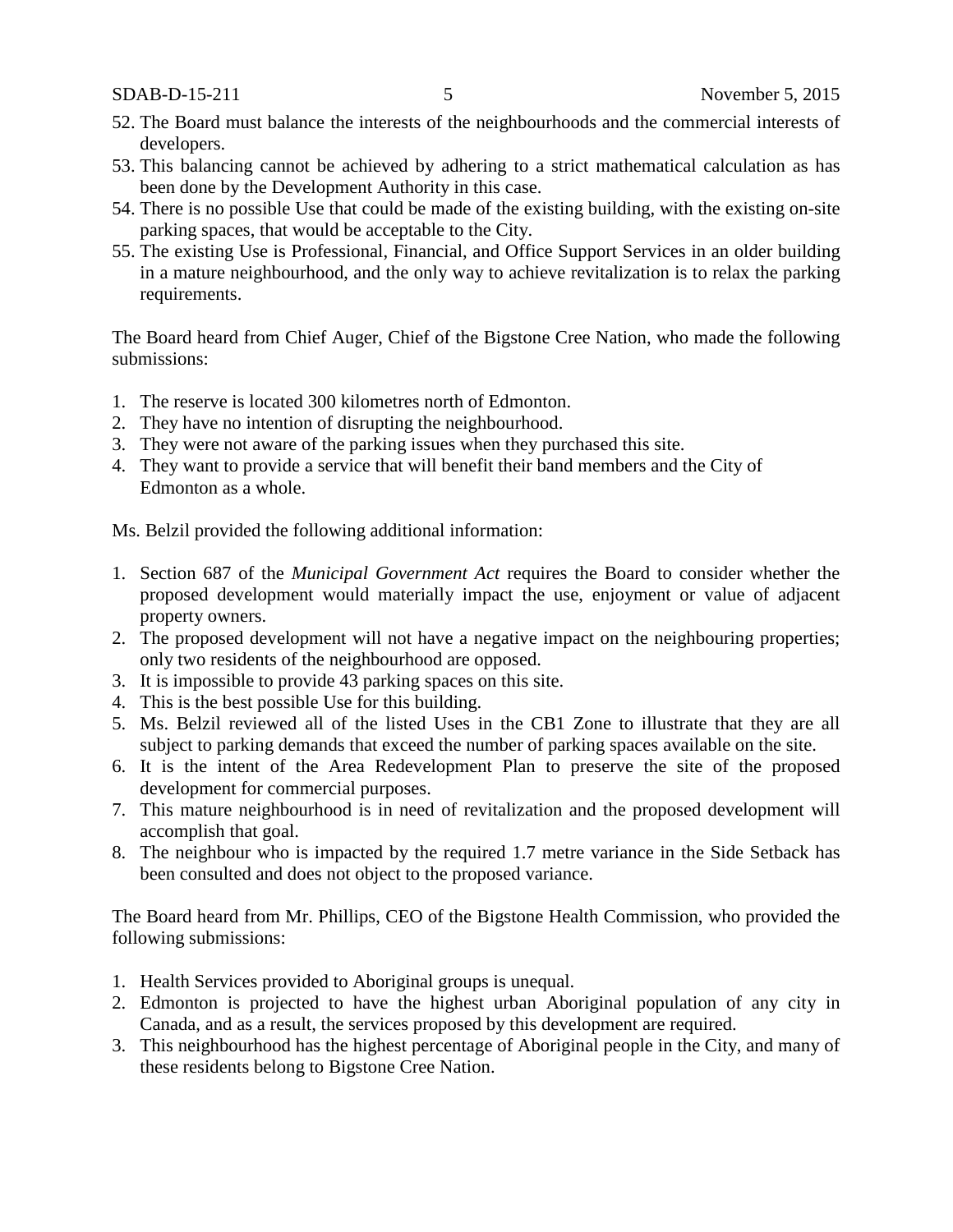- 4. There is no medical facility on the Bigstone reserve, which means that band members have to come to Edmonton to receive medical care.
- 5. Band members are shuttled to medical appointments by Bigstone Health Commission's transportation system.
- 6. Not all medical professionals will accept band members as patients because funding, which is provided by the Federal Government, is limited, which is the reason Bigstone Health Commission operates its own health services.
- 7. Services will be provided at the proposed clinic and also through outreach into the community.
- 8. Not all 3,000 square feet of the building will be occupied; the basement will be used for storage and mechanical support for the building.
- 9. Edmonton needs this service and it will provide value to the neighbourhood.

Mr. Phillips provided the following responses to questions:

- 1. The shuttle system will mitigate the need for parking because patients will not use their own vehicles and will not require parking.
- 2. Seven vans operate all day in the City, servicing individuals from all over northern Alberta, making over 2,000 trips per month.
- 3. It is anticipated there will be ten patients in the facility at any given time because of the way appointments will be scheduled. Patients will be shuttled away from the clinic as soon as their appointment is finished.
- 4. Walk-in patients will not impact parking.
- 5. Because there are only five medical professionals on-site, it is estimated that there will be a maximum of five patients being examined at any one time, and five more patients waiting to be seen.
- 6. The Area Redevelopment Plan does not attempt to dissuade commercial development in the area.
- 7. Pharmacy visits will be a complimentary use that patients will access following their medical appointments.
- 8. The street parking available on 124 Street is adequate.

The Board heard from Mr. Wes Robson, representing the Inglewood Business Association, who provided the following submissions in support of the proposed development:

- 1. The Association has existed for 20 years.
- 2. The proposed development is a fantastic development to support the revitalization of this area.
- 3. The vacant building on the subject site has contributed to crime and poverty in this area.
- 4. The Business Revitalization Zone is fully supportive of the proposed development, which will help address these issues.
- 5. There is a vital need to provide Aboriginal health services in this area.
- 6. Mr. Robson has not spoken to a representative of the 124 Street Business Association about the proposed development, but assumes they would be supportive.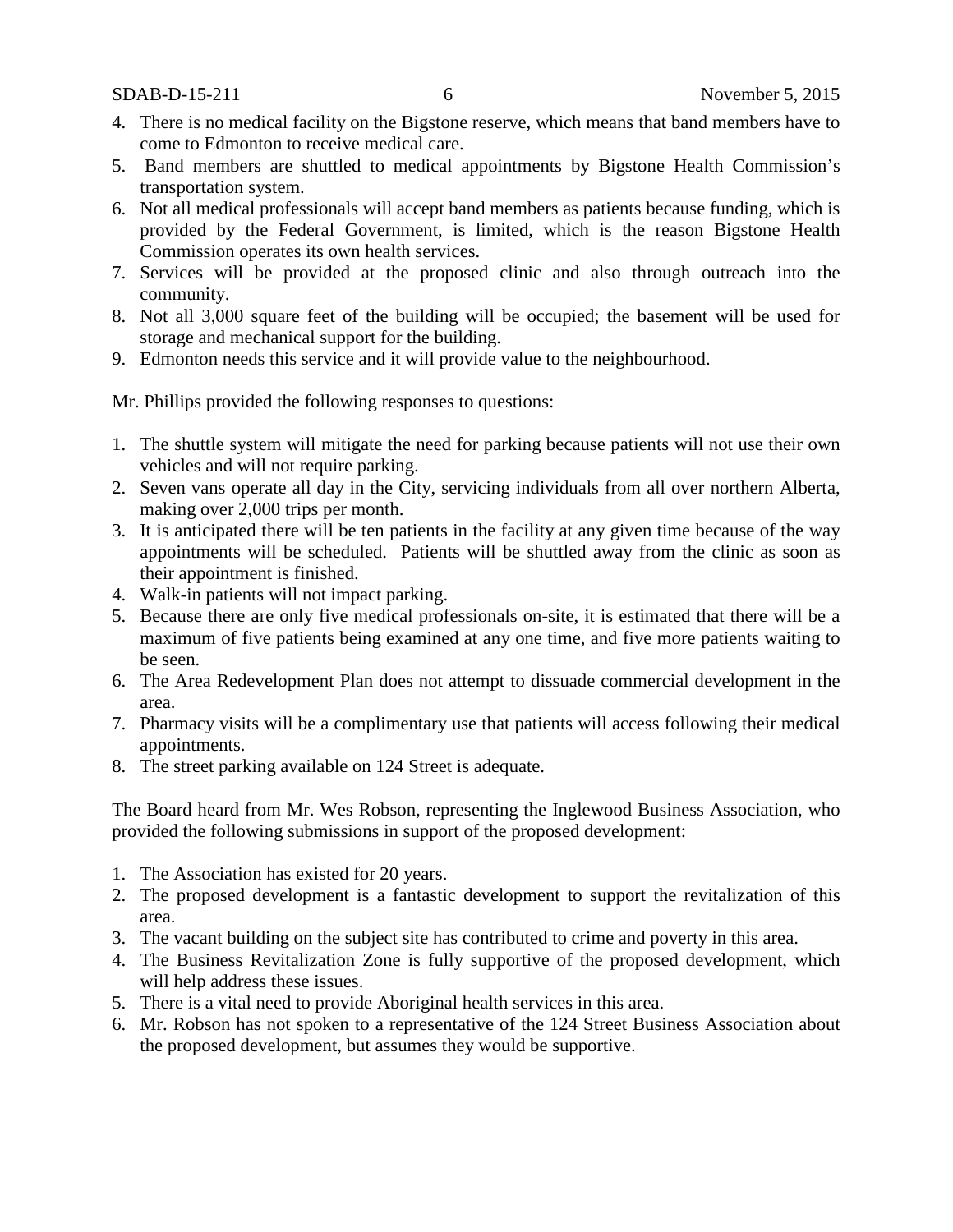The Board heard from Ms. Gwen Muskwa, a member of the Bigstone Urban Action Group, who provided the following submissions in support of the proposed development:

- 1. More than half of the Bigstone Cree Nation's population lives off-reserve.
- 2. Approximately 800 band members live in Edmonton, most of whom use public transit.
- 3. Most band members will access the clinic by public transit, which has routes located near the subject site.

The Board heard from Mr. Michael Gunther, Legal Counsel for the City of Edmonton Law Branch, Mr. Greg Ablett, Transportation Services, and Mr. Imai Welch, representing the Sustainable Development Department who provided the following submissions:

Mr. Gunther advised the Board that he was in attendance to assist Mr. Welch and Mr. Ablett with their submissions. Mr. Gunther advised the Board that the decision was not taken lightly by either the Development Authority or Transportation Services. The City acknowledges the value of this project, but reiterated that the parking variance is a major concern. Mr. Welch acknowledged that he has little issue with the Side Setback variance requirement.

The Board heard from Mr. Ablett, representing Transportation Services, who provided the following submissions:

- 1. Mr. Ablett has reviewed the Bunt & Associates Parking Survey.
- 2. Mr. Ablett referenced the Bylaw requirements when reviewing the proposed Uses for Health Services and General Retail Stores and determined that 43 parking spaces were required.
- 3. There are only five spaces available on-site, which is inadequate.
- 4. Mr. Ablett considered the availability of street parking and land uses adjacent to the site.
- 5. Mr. Ablett also reviewed the demographics of the area and noted that this neighbourhood is high in pedestrian and cycling traffic. He would support a variance of up to 30% to accommodate these characteristics, but nothing greater than that.
- 6. Mr. Ablett agreed with the Bunt & Associates Parking Survey findings that 112 Avenue and 124 Street is an appropriate area for additional street parking for this development.
- 7. Parking on the north side of 112 Avenue is used by residents fairly often.
- 8. There is a 30 minute parking restriction for spaces located adjacent to the retail/residential unit on the north side of 112 Avenue.
- 9. The south side of 112 Avenue is used much less with 52 to 57 percent occupancy.
- 10. During the day approximately half of the parking is being used and it increases during peak times.
- 11. There is more parking available on124 Street, with 10 to 25 percent occupied near the development, but peak hour restrictions are in place. Therefore, it is not appropriate for staff parking.
- 12. The proposed Pharmacy would require shorter term uses so that parking would be appropriate for three to four vehicles at any given time.
- 13. Because it is difficult to assess the number of clients that will arrive by the shuttle service, the calculations are based on the assumption that all patients would be driving and parking.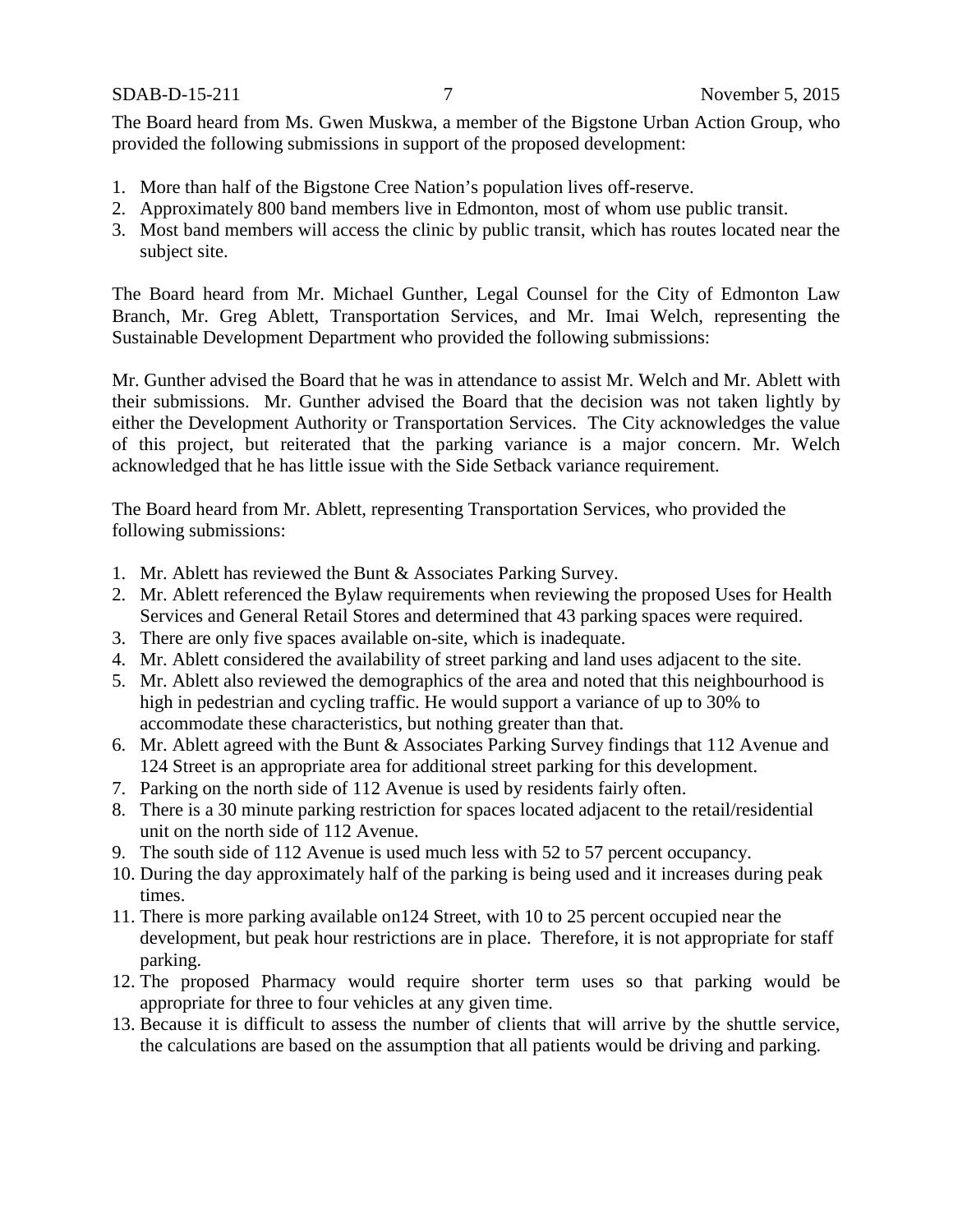- 14. The light usage of the 30 parking spaces available on 124 Street between 111Avenue and 112 Avenue was considered, but there remains a concern about parking during the peak time in the morning when staff and patients are arriving at the same time.
- 15. Restricted parking spaces may not be appropriate for staff members who will likely not want to park in an area where they are required to move their vehicles throughout the day.
- 16. Given the current level of parking on 112 Avenue, people will be enticed to park in the neighbourhood, which will exacerbate the situation.
- 17. The Bunt & Associates Parking Survey is a snapshot in time.
- 18. There are a finite number of parking spaces available on municipal streets and if they are all allocated to the proposed development, it has the impact of limiting further development in the area.

The Board heard from Mr. Imai Welch, representing the Sustainable Development Department, who provided the following submissions:

- 1. Part 3.5.1 of the Municipal Development Plan, The Way We Grow, states that redevelopment in established neighbourhoods must be sensitive to existing development and address potential capacity constraints on existing infrastructure.
- 2. This was also addressed by the Area Redevelopment Plan that was passed by City Council in 1985.
- 3. Policy 17 of the Area Redevelopment Plan addresses the shortfall of parking on 124 Street and the intrusion of commercial parking into the residential area.
- 4. Policy 23 of the Area Redevelopment Plan addresses the limited expansion of the commercial strip. Mr. Welch believes the subject site is outside of the commercial area located immediately north of 111 Avenue.
- 5. Section 54.2(1)(e) of the *Edmonton Zoning Bylaw* states that the Development Authority is expected to take the advice of Transportation Services when considering variances to parking.
- 6. Transportation Services has objected to the proposed parking variance. This is an extremely rare occurrence for a development permit application. The *Edmonton Zoning Bylaw* requires the consideration of the advice of Transportation Services.
- 7. Mr. Welch noted that the revised plans submitted by the Appellant label the basement as undesignated space rather than storage space.
- 8. The floor area of the basement was used in the calculation to determine that 43 parking spaces were required. If the basement is not included in the calculation, only 30 parking spaces are required.
- 9. There are a number of listed Uses for this Zone, both Permitted and Discretionary Uses, that have a lower parking requirement.
- 10. A development permit application for a Use that requires less than 33 parking spaces for this site would be granted.
- 11. Everyone has the right to use public parking.
- 12. A Medical Clinic has a high parking requirement, which is deliberate and based on demand.
- 13. The Development Authority has to be careful that this development, and the parking demand, does not restrict future development in the area.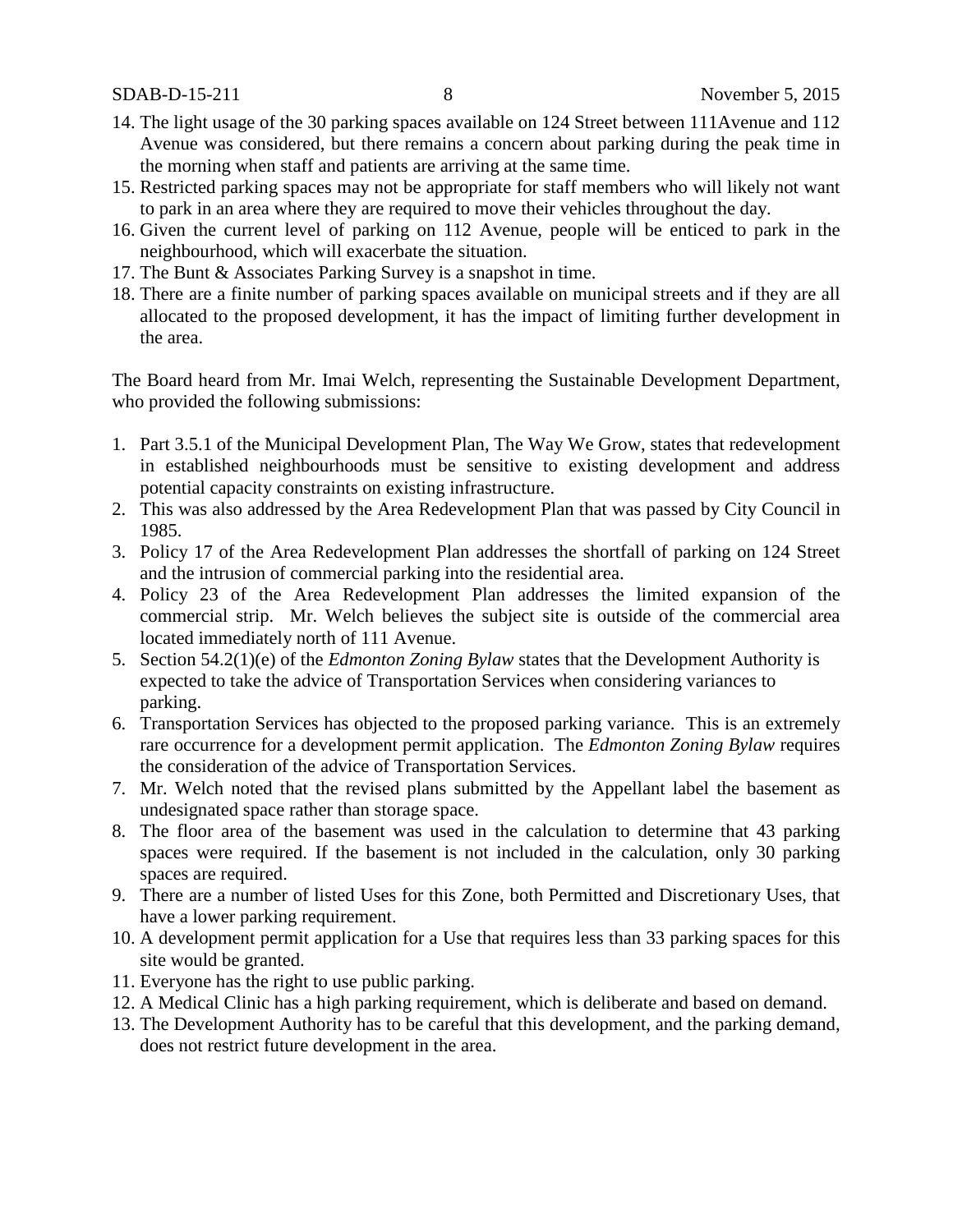- 14. Mr. Welch reiterated his opinion that this development, with the required parking variance, has the potential to unduly impact neighbouring property owners in this established residential area.
- 15. Mr. Welch cautioned the Board to think carefully about overturning the decision.

Mr. Welch provided the following responses to questions:

- 1. Refusing the application for this location does not conflict with Section 6.5.1.2 of the Municipal Development Plan because another location may be more suitable.
- 2. It is not a question of what the development is, but where the development should be located.
- 3. It was the Applicant's preference to locate the development in this neighbourhood because of the close proximity to band members.
- 4. However, the City may have taken a more active role in finding a more appropriate location or providing alternatives if this had not been the case.
- 5. Mr. Welch would not support tandem staff parking for a Health Services Use because of the nature of flexible work hours for jobs of this nature.
- 6. If a proposed Use on this site required 33 parking spaces or less it would have been approved even if Transportation Services would not support it.
- 7. Mr. Welch indicated that granting a development permit for a limited term would not be considered because it would be unfair to the Applicant given the significant financial investment the Applicant is making.
- 8. Removing the floor area of the basement from the parking calculation reduces the required number of parking spaces to 30.
- 9. He acknowledged that Section 54.1.2(g) of the *Edmonton Zoning Bylaw* allows the Development Officer to exercise his variance power to relax the vehicular parking requirements in Schedule 1, in cases where the nature of the Use, the size of the Site, or other physical constraints result in a situation where the requirements cannot be met on-site without unnecessary hardship or practical difficulties. This provision could have been considered in this case because of the physical constraints of the Site, but the Development Office must also take the advice of Transportation Services.

The Board heard from Mr. Dodd and Dr. Medal, from the Inglewood Dental Clinic, who provided the following information in opposition to the proposed development:

- 1. The Dental Clinic is located across the street from the subject site.
- 2. Prior to moving into their current location, they operated their Dental Clinic from the building on the subject site with 2,000 square feet of space and four employees.
- 3. Designated on-site parking was required because much of the available street parking was time restricted.
- 4. They advised their patients to park on 124 Street.
- 5. Given the parking problems they experienced, they questioned the feasibility of the proposed development with the required parking variance.
- 6. The scale of the proposed development will overwhelm the availability of street parking because parking on the north side of the building is restricted to 15 or 30 minutes.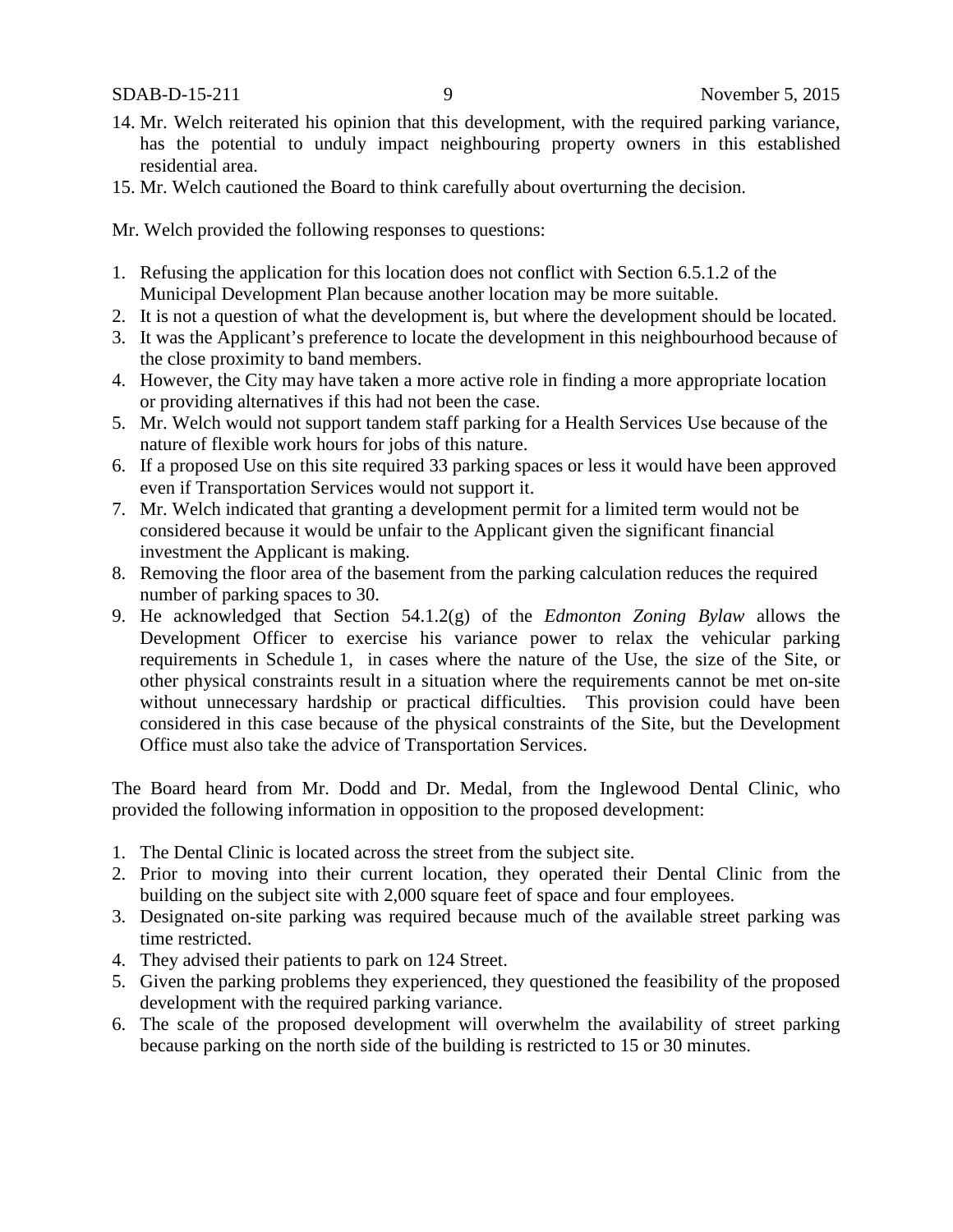- 7. When they applied to build their new facility, they were required to provide nine parking spaces that they initially thought excessive. However, they are now grateful because all of their parking is used.
- 8. The parking along 124 Street is not always available for overflow parking because vehicles park there for extended periods of time during the day. Street parking is also required for deliveries and postal vehicles.
- 9. They support the goals of the proposed development but do not want available parking spaces in front of their Clinic to be used as overflow parking by patients of the proposed Health Service.
	- 10. They met all of the parking requirements for their business and believe everyone else should be expected to do the same.

Ms. Belzil made the following submissions in rebuttal:

- 1. The Development Authority uses a strict mathematical formula to calculate parking requirements for the entire City.
- 2. Section 687 of the *Municipal Government Act* requires that consideration be given to whether or not a particular development will unduly interfere with the amenities of a neighbourhood and the use and enjoyment of neighbouring parcels of land.
- 3. The objections of the Development Authority with respect to the parking spaces are solely based on formulaic calculations, and do not take into account the particular circumstances of this site.
- 4. Similarly, the requirement that the Board determine whether the proposed development will materially interfere with the use and enjoyment of neighbouring parcels of land was not addressed by the Development Authority and was not addressed with respect to this specific development.
- 5. This is a small building with no room for expansion.
- 6. The Board could impose a condition that the basement be used exclusively for storage which would reduce the amount of parking required.
- 7. The restricted 30 minute parking spaces are located on the north side of 112 Avenue and only affect a few spaces.
- 8. The rush hour parking restrictions on 124 Street change for morning and evening rush hours.
- 9. Patients will have scheduled appointments.
- 10. The hours of operation for the clinic will be 9:00 a.m. to 4:00 p.m.
- 11. Based on the evidence provided by the Development Officer, any development requiring up to 33 parking spaces would be approved even if Transportation Services did not support the application.
- 12. The major demand for on street parking on 124 Street is located south of 111 Avenue.
- 13. Transportation Services concurs that there will be a high usage of alternative modes of transportation in this area.
- 14. Various interests have to be balanced. Ms. Belzil argued that strict adherence to a mathematical formula does not encourage redevelopment in this area.
- 15. The building has been vacant for five years and it is likely to remain vacant if this development is refused.

Mr. Phillips made the following submissions in rebuttal: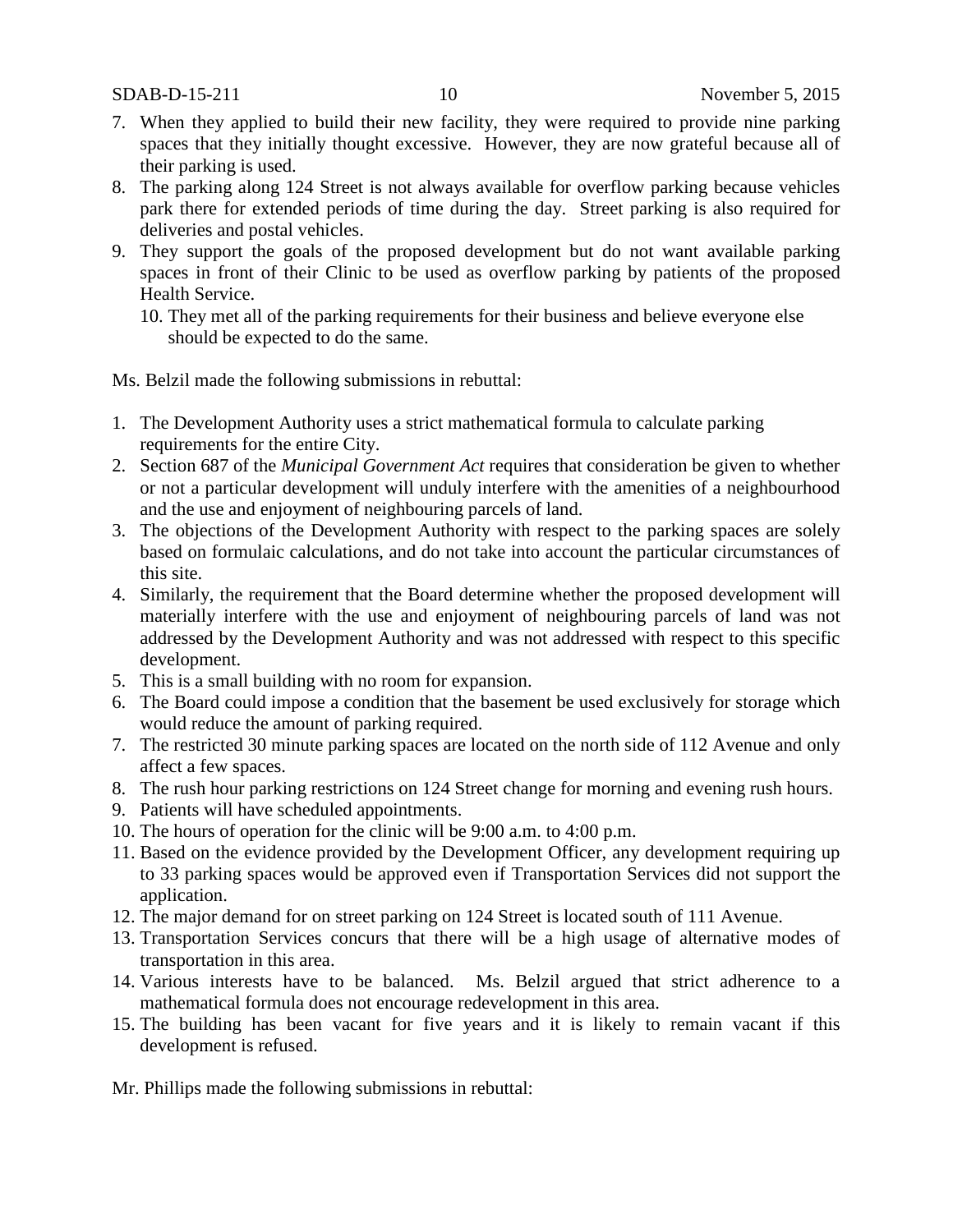- 1. The basement will be used for storage purposes, although it has not yet been determined how the space will be allocated between the health service professionals and the pharmacy.
- 2. The subject site is most attractive because there are 22 other facilities that assist with Aboriginal issues located in close proximity.
- 3. Not all staff will drive to work.
- 4. Health Canada only provides funding for certain limited medical services, which limits the possibility of any expansion.
- 5. They would be willing to accept the imposition of a condition that the basement of the building only be used for storage.

### **Decision:**

The appeal is ALLOWED and the decision of the Development Authority is REVOKED. The development is GRANTED as applied for to the Development Authority, subject to the following CONDITIONS:

- 1. The basement of the building on the subject site shall only be used for storage, mechanical rooms, a physical plant or other related uses. The basement cannot be used for the creation of additional treatment rooms to support the approved Use.
- 2. Exterior lighting shall be developed to provide a safe lit environment in accordance with Sections 51 and 58 of the *Edmonton Zoning Bylaw*.
- 3. Bicycle parking shall be provided in accordance with Section 54.3 of the *Edmonton Zoning Bylaw*.
- 4. Any outdoor lighting for any development shall be located and arranged so that no direct rays of light are directed at any adjoining properties, or interfere with the effectiveness of any traffic control devices, pursuant to Section 51 of the *Edmonton Zoning Bylaw*.

#### Advisements

- 1. Any hoarding or construction taking place on road right-of-way requires an OSCAM (On-Street Construction and Maintenance) permit. Hoarding must not damage boulevard trees. The owner or Prime Contractor must apply for an OSCAM online at: [https://www.edmonton.ca/bylaws\\_licences/licences\\_permits/oscam-permit-reuest.aspx](https://www.edmonton.ca/bylaws_licences/licences_permits/oscam-permit-reuest.aspx)
- 2. Any alley, sidewalk, or boulevard damage occurring as a result of construction traffic must be restored to the satisfaction of Transportation Services, as required by section 15.5(f) of the *Edmonton Zoning Bylaw*. The sidewalks and boulevard will be inspected by Transportation Services prior to construction, and again once construction is complete. All expenses incurred for repair are to be borne by the owner.

# NOTES

1. An approved Development Permit means that the proposed development has been reviewed only against the provisions of the *Edmonton Zoning Bylaw*. It does not remove obligations to conform with other legislation, bylaws or land title instruments such as the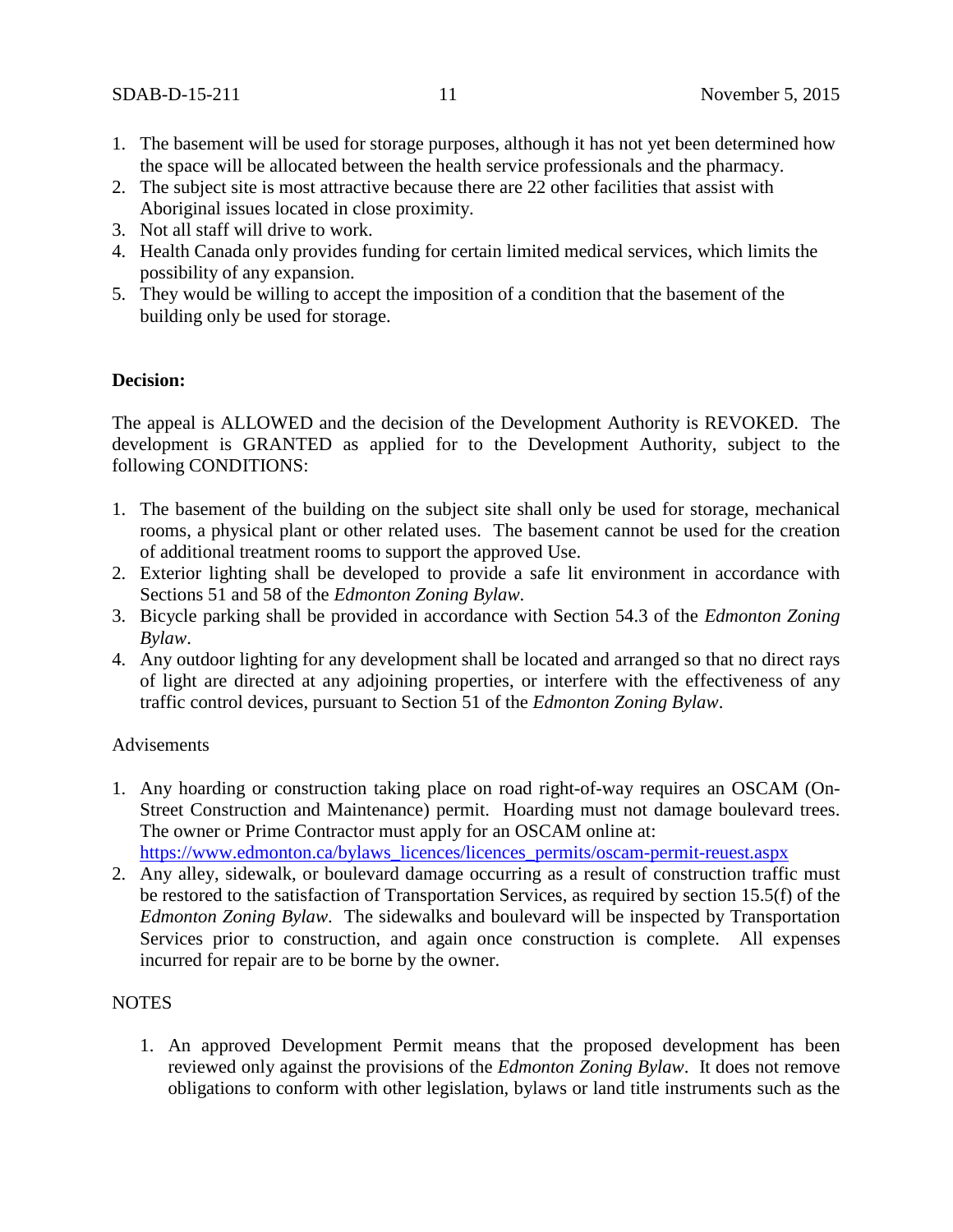*Municipal Government Act*, the ERCB Direction 079, the Edmonton Safety Codes Permit Bylaw or any caveats, covenants or easements that might be attached to the Site.

- 2. The Development Permit shall not be valid unless and until the conditions of approval, save those of a continuing nature, have been fulfilled; and no notice of appeal from such approval has been served on the Subdivision and Development Appeal Board within the time period specified in subsection 21.1 (Ref. section 17.1).
- 3. Signs require separate Development Applications.
- 4. The City of Edmonton does not conduct independent environmental checks of land within the City. If you are concerned about the suitability of this property for any purpose, you should conduct your own tests and reviews. The City of Edmonton, in issuing this Development Permit, makes no representations and offers no warranties as to the suitability of the property for any purpose or as to the presence or absence of any environmental contaminants on the property.
- 5. A Building Permit is required for any construction or change in use of a building. For a building permit, and prior to the Plans Examination review, you require construction drawings and the payment of fees. Please contact the 311 Call Centre for further information.
- 6. This Development Permit is not a Business Licence. A separate application must be made for a Business Licence.

In granting the development the following variances to the *Edmonton Zoning Bylaw* are allowed:

- 1. The deficiency of 2.75 metres in the minimum required Setback, pursuant to Section 330.4(4) of the *Edmonton Zoning Bylaw*.
- 2. The deficiency of 38 parking spaces in the minimum required number of parking spaces, pursuant to Section 54.2, Schedule 1(A) of the *Edmonton Zoning Bylaw*.

#### **Reasons for Decision:**

The Board finds the following:

- 1. Health Services is a Permitted Use in the CB1 Low Intensity Business Zone, pursuant to Section 330.2(11) of the *Edmonton Zoning Bylaw*.
- 2. General Retail Stores with a Floor Area greater than 1,000 square metres is a Discretionary Use in the CB1 Low Intensity Business Zone, pursuant to Section 330.3(11) of the *Edmonton Zoning Bylaw*.
- 3. Based on the evidence provided, the proposed Discretionary Use, General Retail Store is a Pharmacy that will service the proposed Permitted Use, Health Care Service and the surrounding neighbourhood. There were no objections to the proposed Use.
- 4. Two required variances were considered by the Board.
- 5. The Board granted a variance in the minimum required Side Setback for the following reasons:
	- a) The Development Officer conceded that he was not concerned that this variance would negatively impact any of the adjacent property owners.
	- b) The Appellant provided evidence that the most affected property owner, located south of the subject site, provided verbal support for the required variance.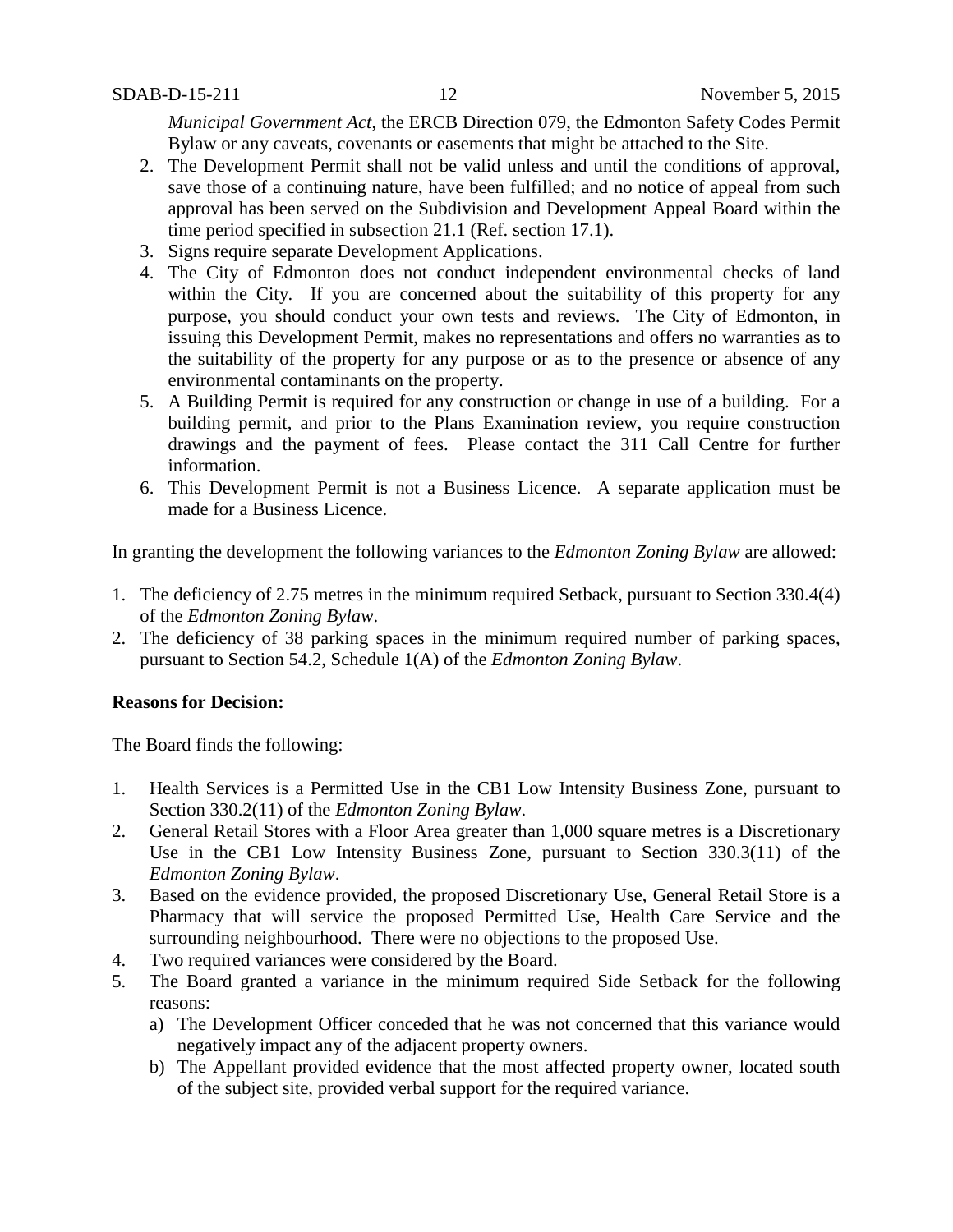- c) The existing structure on the subject site will not be altered by the proposed change in Use.
- d) Allowing the building to remain as it has existed since 1979 will not unduly affect the amenities of the neighbourhood or materially affect the use and enjoyment of neighbouring properties.
- 6. The primary reason for the refusal was the required parking variance. The Development Authority determined that the magnitude of the required variance could potentially use a substantial portion of the available street parking, which would impact other commercial developments in the area and cause overflow parking in the neighbouring residential zones.
- 7. The Board considered all of the issues and has granted the required parking variance for the following reasons:
	- a) The Development officer conceded that any of the listed Permitted Uses in the CB1 Low Intensity Business Zone would require a variance on this site because there are only five available on-site parking spaces.
	- b) Even the least intensive of the Permitted Uses in the CB1 Low Intensity Business Zone would require a variance of 28 parking spaces.
	- c) Section 54.1.2(g) of the *Edmonton Zoning Bylaw* states that the Development Officer may exercise his variance power to relax the vehicular parking requirements in Schedule 1, the Bicycle Parking requirements in Schedule 2, and the loading requirements in Schedule 3, however such a variance shall only be considered in cases where the nature of the Use, the size of the Site, or other physical constraints result in a situation where the requirements cannot be met on-site without unnecessary hardship or practical difficulties.
	- d) The Board finds that the building, as it exists on the site, does create a hardship situation. The physical constraints of the site limit on-site parking to five spaces.
	- e) The West Ingle Area Redevelopment Plan has only allowed a few sites north of 111 Avenue to remain commercial in nature. As a result, this area will not be flooded with commercial developments, which will mitigate the impact of the parking variance on other commercial uses.
	- f) Based on the findings of the Bunt & Associates Parking Survey, there is ample street parking available within a one block radius of the subject site even during peak usage times. Therefore, the required parking variance will not cause parking congestion in close proximity to the subject site.
	- g) A condition has been imposed to restrict the use of the basement for storage and mechanical support. Therefore, removing this floor area from the parking calculation reduces the minimum required number of parking spaces.
	- h) Based on the evidence provided, patients will be transported to and from the clinic by shuttle vans operated by the Bigstone Health Commission, which will reduce the need for parking and mitigate the required parking variance.
	- i) The Health Service will operate between 9:00 a.m. and 4:00 p.m. which will mitigate overflow parking into the adjacent residential area when parking in the residential area will peak in the morning and evening hours.
	- j) The subject site is located on 124 Street, one block north of 111 Avenue, both of which are major public transit corridors.
	- k) Based on the evidence provided, most of the users of the proposed Health Service will use public transit, which will further reduce the demand for parking.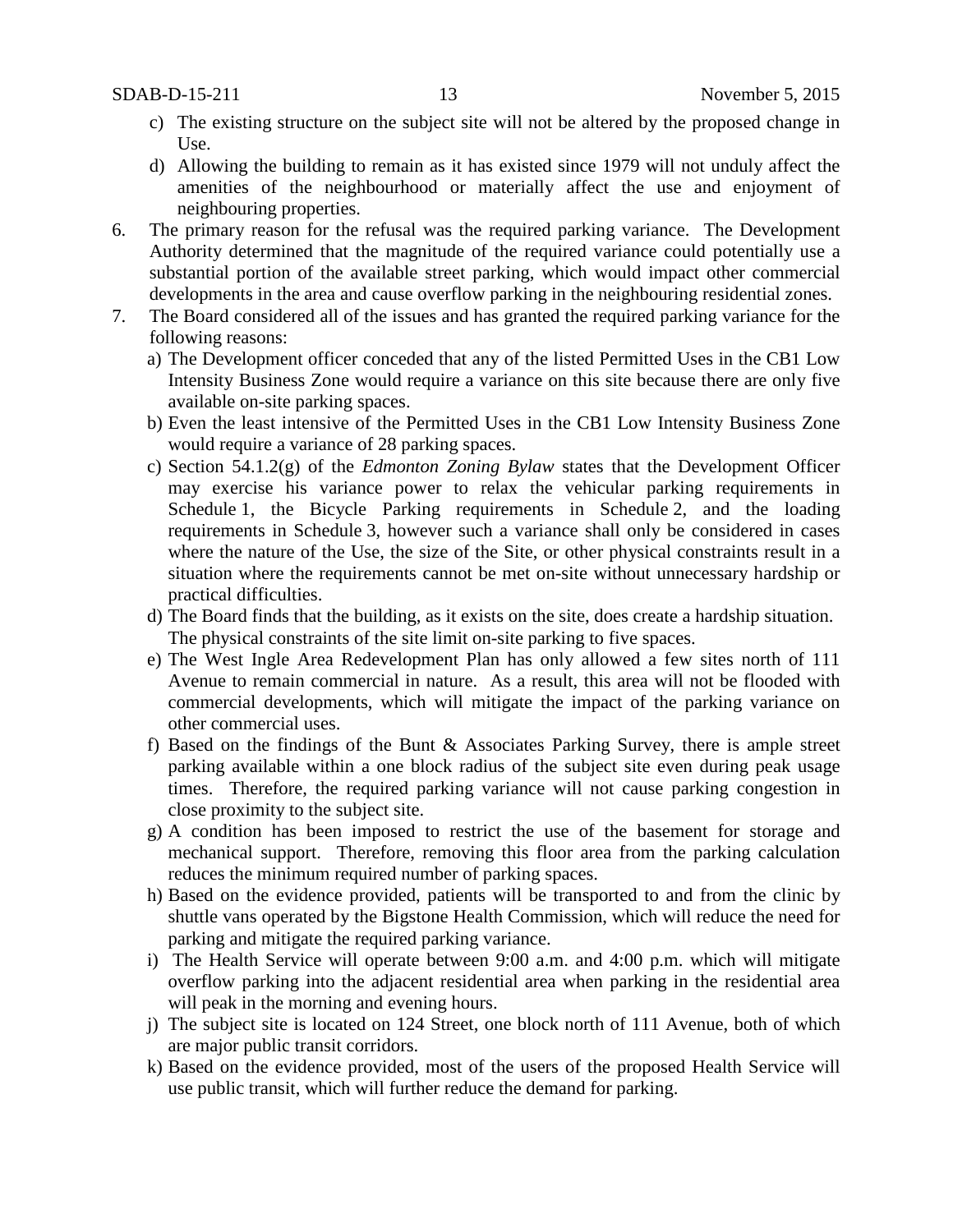8. Based on the above, it is the opinion of the Board, that the proposed development will not unduly interfere with the amenities of the neighbourhood nor materially interfere with or affect the use, enjoyment or value of neighbouring parcels of land.

#### **Important Information for the Applicant/Appellant**

- 1. This is not a Building Permit. A Building Permit must be obtained separately from the Sustainable Development Department, located on the  $5<sup>th</sup>$  Floor, 10250 – 101 Street, Edmonton.
- 2. Obtaining a Development Permit does not relieve you from complying with:
	- a) the requirements of the *Edmonton Zoning Bylaw*, insofar as those requirements have not been relaxed or varied by a decision of the Subdivision and Development Appeal Board,
	- b) the requirements of the *Alberta Safety Codes Act*,
	- c) the *Alberta Regulation 204/207 – Safety Codes Act – Permit Regulation*,
	- d) the requirements of any other appropriate federal, provincial or municipal legislation,
	- e) the conditions of any caveat, covenant, easement or other instrument affecting a building or land.
- 3. When an application for a Development Permit has been approved by the Subdivision and Development Appeal Board, it shall not be valid unless and until any conditions of approval, save those of a continuing nature, have been fulfilled.
- 4. A Development Permit will expire in accordance to the provisions of Section 22 of the *Edmonton Zoning Bylaw, Bylaw 12800*, as amended.
- 5. This decision may be appealed to the Alberta Court of Appeal on a question of law or jurisdiction under Section 688 of the *Municipal Government Act*, R.S.A. 2000, c. M-26. If the Subdivision and Development Appeal Board is served with notice of an application for leave to appeal its decision, such notice shall operate to suspend the Development Permit.
- 6. When a decision on a Development Permit application has been rendered by the Subdivision and Development Appeal Board, the enforcement of that decision is carried out by the Sustainable Development Department, located on the 5th Floor, 10250 – 101 Street, Edmonton.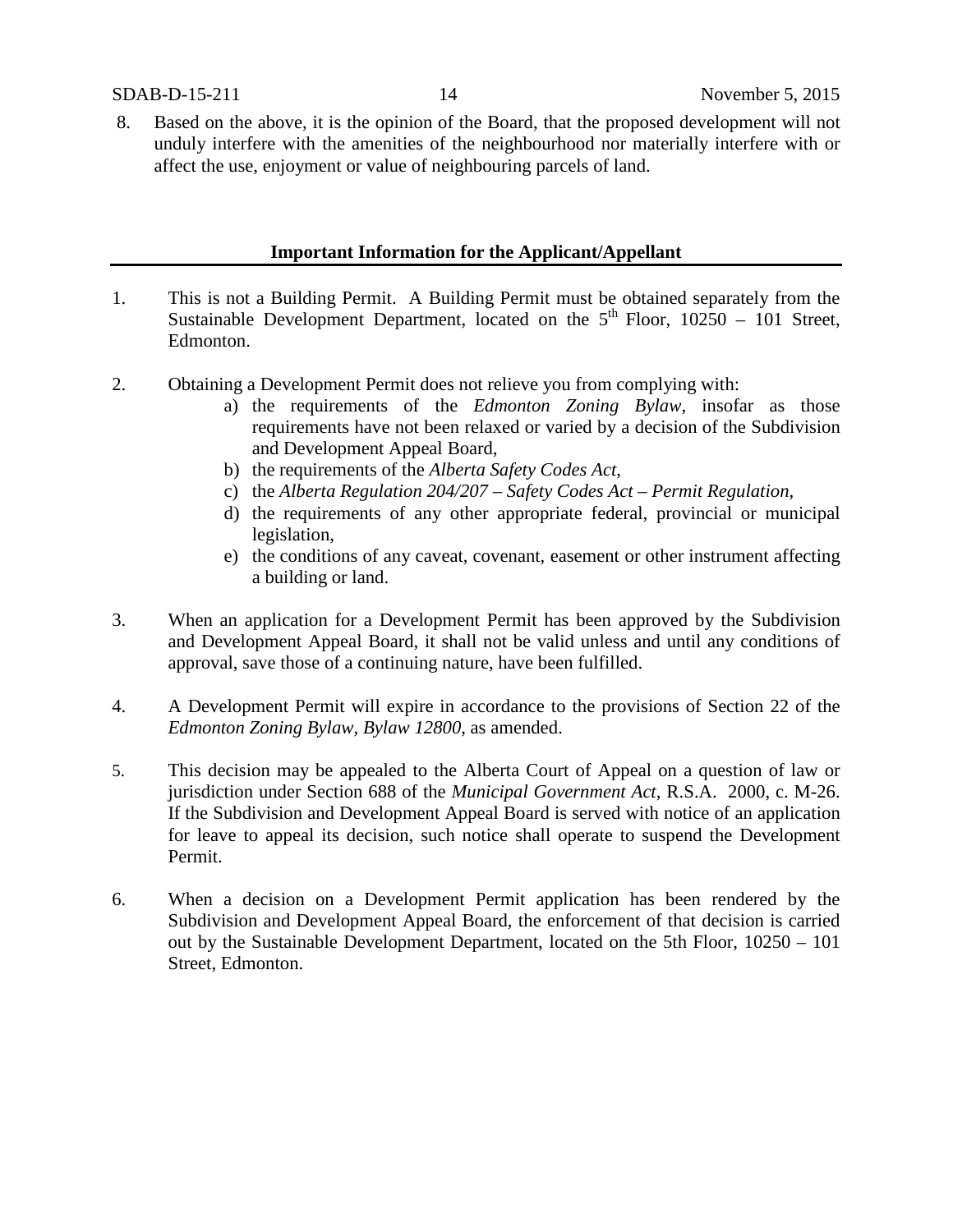*NOTE: The City of Edmonton does not conduct independent environmental checks of land within the City. If you are concerned about the stability of this property for any purpose, you should conduct your own tests and reviews. The City of Edmonton, when issuing a development permit, makes no representations and offers no warranties as to the suitability of the property for any purpose or as to the presence or absence of any environmental contaminants on the property.*

> Mr. I. Wachowicz, Chairman Subdivision and Development Appeal Board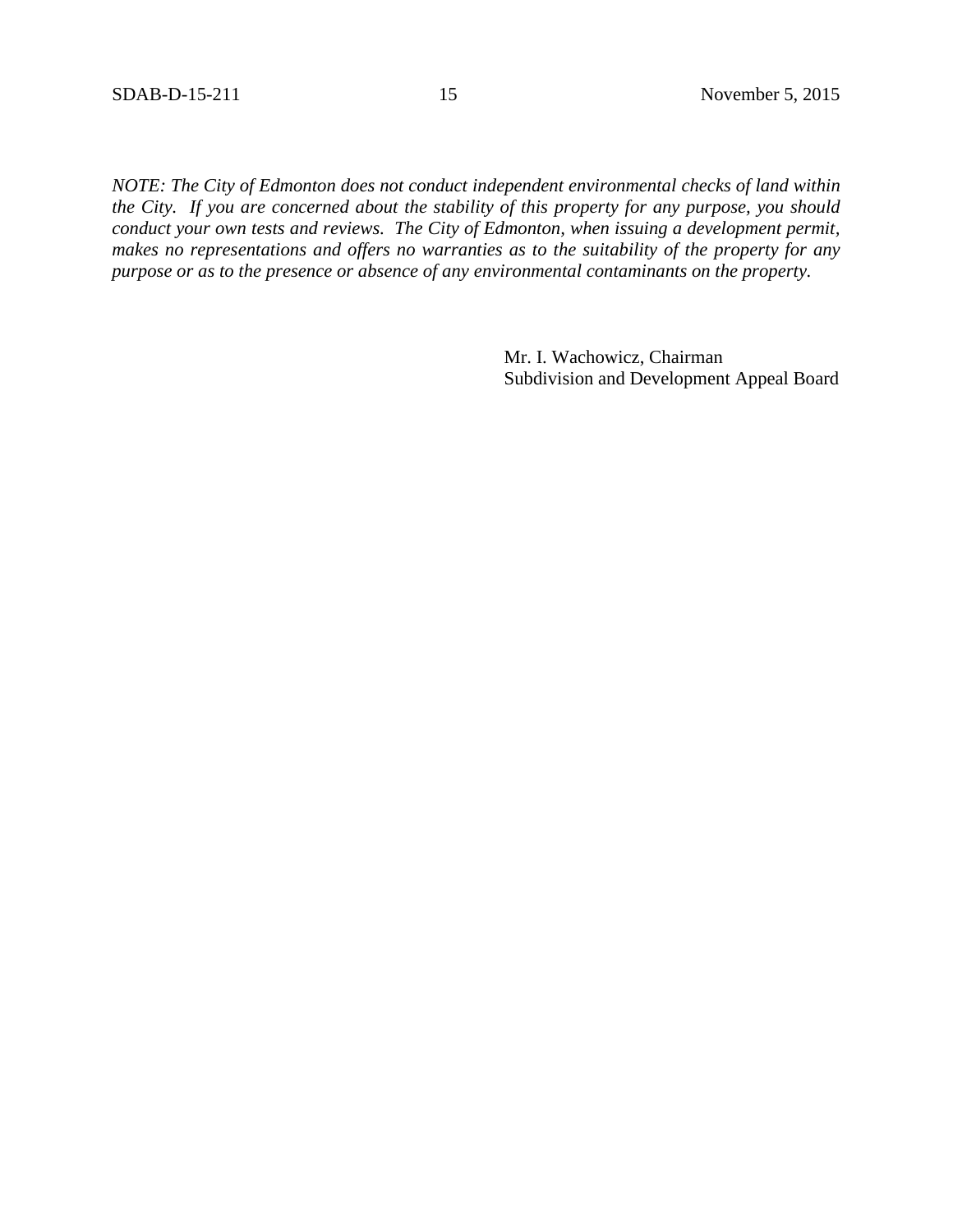# *Edmonton Subdivision and Development Appeal Board*

Churchill Building 10019 - 103 Avenue NW Edmonton, AB T5J 0G9 Phone: 780-496-6079 Fax: 780-577-3537 Email: sdab@edmonton.ca Web: www.edmontonsdab.ca

Date: November 5, 2015 Project Number: 179375367-001 File Number: SDAB-D-15-253

# **Notice of Decision**

This appeal dated October 1, 2015, from the decision of the Development Authority for permission to:

Change the Use from an Automotive and Equipment Repair Shop to an Animal Hospital and Shelter, and construct interior alterations (dog indoor play park)

on Plan 8146ET Blk 31 Lot E, located at 10417 - 79 Avenue NW, was heard by the Subdivision and Development Appeal Board on October 29, 2015.

# **Summary of Hearing:**

At the outset of the appeal hearing, the Chairman confirmed with the parties in attendance that there was no opposition to the composition of the panel.

The appeal was filed on time, in accordance with Section 686 of the *Municipal Government Act*, R.S.A 2000, c. M-26.

The Board heard an appeal of the decision of the Development Authority to refuse an application to change the Use from an Automotive and Equipment Repair Shop to an Animal Hospital and Shelter, and construct interior alterations (dog indoor play park), located at 10417 - 79 Avenue NW. The subject Site is zoned CB2 General Business Zone and is within the Pedestrian Commercial Shopping Street Overlay and the Strathcona Junction Area Redevelopment Plan.

The Development Permit was refused because of a deficiency in the minimum required number of off-street parking spaces, as well as a concern that the proposed development would negatively impact adjacent residential and other properties because of potential noise.

Prior to the hearing the following information was provided to the Board, copies of which are on file:

- A written submission from the Appellant dated October 22, 2015
- A written submission from the Development Officer received on October 22, 2015

The Board heard from the Appellant, Ms. Gabriel Tay, who provided the following submissions in support of the appeal: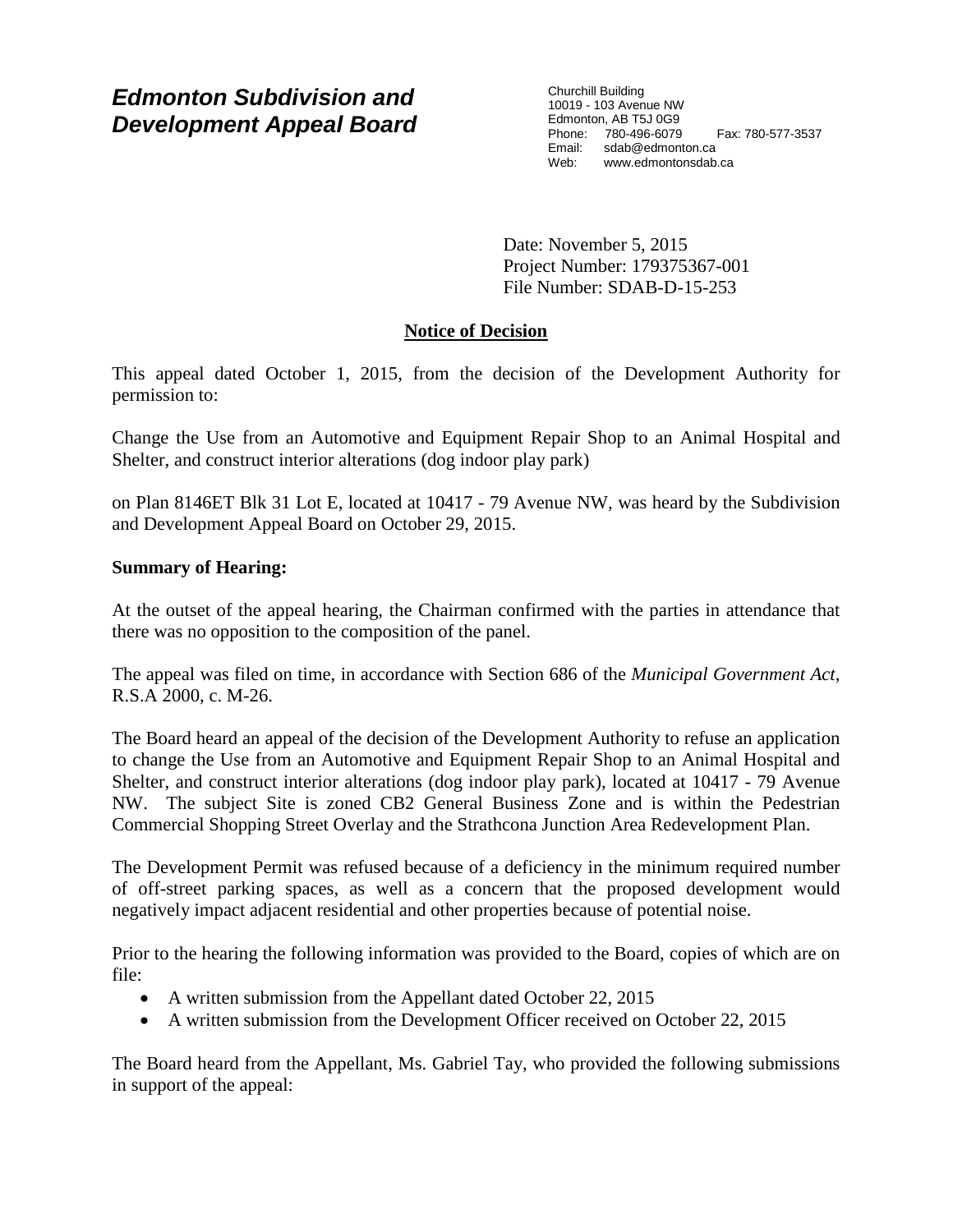- 1. The proposed development is not a Boarding Establishment or Day Care.
- 2. It is an indoor play area for dogs that will be accompanied by their owners at all times.
- 3. There will be an off leash indoor play area for older dogs and an area for puppy training.
- 4. Ms. Tay revised the hours of operation to close at 10:00 p.m. instead of 10:30 p.m. to better comply with the Community Standards guidelines.
- 5. The proposed outdoor dog run in the area behind the building will be removed and reclaimed as parking space which will also reduce the amount of noise and reduce the required parking variance.
- 6. Ms. Tay is also prepared to sound proof the southern wall of the building, including dry walling over the existing overhead doors in an attempt to mitigate any noise concerns.

Ms. Tay provided the following responses to questions:

- 1. She was not able to contact the owners of the neighbouring apartment building to determine whether or not residents were supportive of her appeal.
- 2. The space will provide an indoor area for dogs and their owners to enjoy, especially during the winter months.
- 3. There is street parking available on  $79<sup>th</sup>$  Avenue.
- 4. The bays located on either side of her site are currently up for lease.
- 5. Her target is to have 10 dogs per hour, but realistically there will not be 10 dogs on-site every hour.
- 6. There is a surface parking lot located between her site and the adjacent apartment building.

The Board then heard from Mr. Imai Welch, representing the Sustainable Development Department, who provided the following submissions:

- 1. He reviewed the application and made his decision to refuse it partly based on information provided that the area located behind the building would be an outdoor play area and not used for parking, resulting in a parking deficiency.
- 2. Based on the information provided that Ms. Tay plans to remove the outdoor play area and use that area for parking, he would support a parking variance based on his estimation that four vehicles could be parked in the area, which meets 2/3 of the parking requirement.
- 3. However, his main concern remains the amount of noise generated and the impact on neighbouring property owners.
- 4. Having 10 dogs on-site every hour in an enclosed space with the doors opening and closing has the potential to generate noise that would negatively impact the residents of the adjacent apartment building.
- 5. It was his opinion that noise will still be a concern even if the rear overhead doors are drywalled and soundproofed.
- 6. He recognized that the site was previously used as an Autobody Shop, but he was unable to find any detailed information in the City records about that operation.
- 7. Autobody Shops are a Permitted Use in the CB2 Zone and Apartment Housing is a Permitted Use in the RA7 Zone. Therefore, it can be inferred that allowing this combination of uses in this area was contemplated by City Council and found to be compatible, subject to some limitations.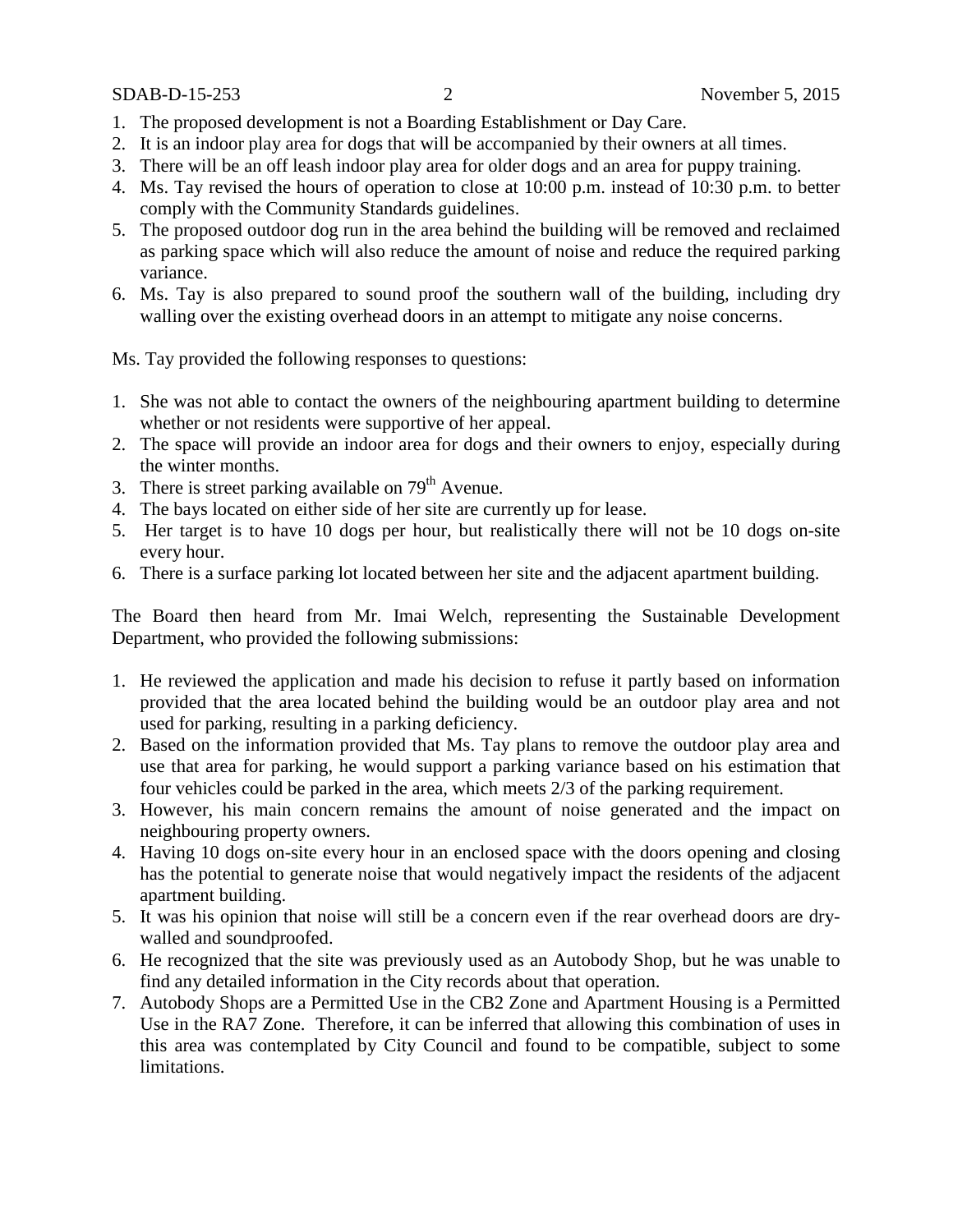- 8. Animal Hospitals and Shelters are a Discretionary Use in the CB2 Zone which infers a potential for non-compatibility with Permitted Uses such as Apartments, even with some limitations.
- 9. Even though he is speculating about the amount of noise that may be generated, he erred on the side of caution and refused the Development Permit.

Mr. Welch provided the following responses to questions:

- 1. He acknowledged that Auto Body Shops can be quite noisy. He did not have any information regarding the hours of operation for the Auto Body Shop that previously operated from this site, but noted that most businesses of this type close at 6:00 p.m.
- 2. Based on an Internet research of several veterinary sites, he discovered that the potential noise of a single barking dog is known to be at least 60 decibels and can reach 100 decibels.
- 3. He could not provide details regarding the distance at which these tests were conducted.
- 4. He conceded that the noise generated by an Auto Body Shop could be at least as loud as a barking dog.
- 5. It was his opinion that all businesses should be subject to the Community Standards guideline which is a maximum of 85 decibels.
- 6. It is the current practice of the Sustainable Development Department to impose conditions on Auto Body Shops in an attempt to regulate the generation of noise.
- 7. His refusal was not based on specific numbers but rather on his decision to err on the side of caution.
- 8. Since he refused this application, Ms. Tay revised her plans to provide more parking and modify the business hours to close at 10:00 p.m. instead of 10:30 p.m.
- 9. However, these proposed changes do not change his decision to refuse the application.
- 10. Potential noise is still his primary concern because of the impact on adjacent property owners.
- 11. He did not know if the separation distance of 12 metres between the adjacent Apartment building and the subject site is sufficient to mitigate noise concerns.

Ms. Tay made the following submissions in rebuttal:

- 1. The soundproofing will be equivalent to a concrete wall.
- 2. She plans to offer her services to small dogs because of the limited space and noted that small dogs typically have a high pitched bark that is not as loud as that of larger dogs.
- 3. She does not plan to have the doors open at any time.

At this point, the Board Officer advised that 138 notices were sent to affected property owners, including those in the apartment building located across the rear lane.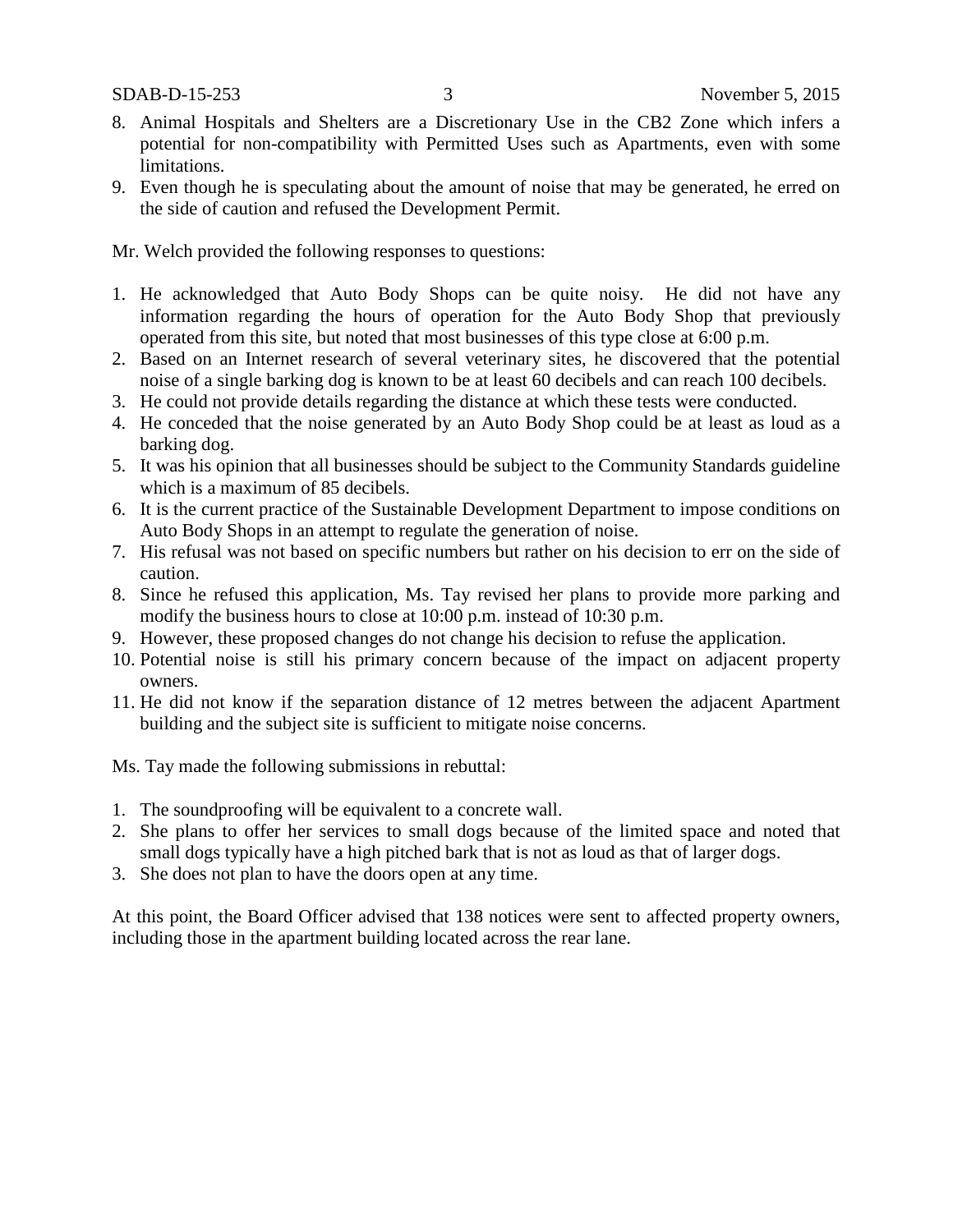### **Decision:**

The appeal is ALLOWED and the decision of the Development Authority is REVOKED. The development is GRANTED as applied for to the Development Authority, subject to the following conditions:

- 1. The Applicant shall create and maintain four parking spaces in the gravel area located along the lane, south of the building;
- 2. The Applicant shall sound proof the southern wall of the building, including the existing overhead doors that currently exist along the southern wall of the two-storey commercial building;
- 3. The closing time of the proposed business shall be 10:00 p.m.

In granting the Development Permit, the following variances to the Edmonton Zoning Bylaw are allowed:

1. The deficiency of two off street parking spaces, pursuant to Section 819.3(8) of the *Edmonton Zoning Bylaw*.

### **Reasons for Decision:**

The Board finds the following:

- 1. An Animal Hospital and Shelter is a Discretionary Use in the CB2 General Business Zone.
- 2. Based on evidence provided by the Appellant and the condition imposed to provide four additional parking spaces, the required variance has been reduced to two off-street parking spaces.
- 3. The Board has granted this variance for the following reasons:
	- a) The Development Officer conceded that he would not be opposed to granting a variance of two parking spaces;
	- b) Parking is available along  $79<sup>th</sup>$  Avenue;
	- c) Based on this evidence, the Board finds that granting this variance will not materially interfere with or affect the use, enjoyment or value of neighbouring parcels of land.
- 4. The Development Officer determined that the primary reason for refusal was that the proposed development was not reasonably compatible with the surrounding residential developments, specifically the Apartment House located immediately adjacent to the subject site because of the potential volume of noise created by the dogs that would be on-site.
- 5. The Board considered all of the evidence provided and has granted the required variances for the following reasons:
	- a) All dogs on-site will be contained entirely within the building, mitigating noise concerns;
	- b) A condition has been imposed that requires the Appellant to soundproof the southern wall, which is close to the adjacent Apartment building;
	- c) If the proposed business does exceed the noise levels pursuant to Bylaw 14600, the *Community Standards Bylaw*, actions to rectify the problem can be initiated through Bylaw Enforcement.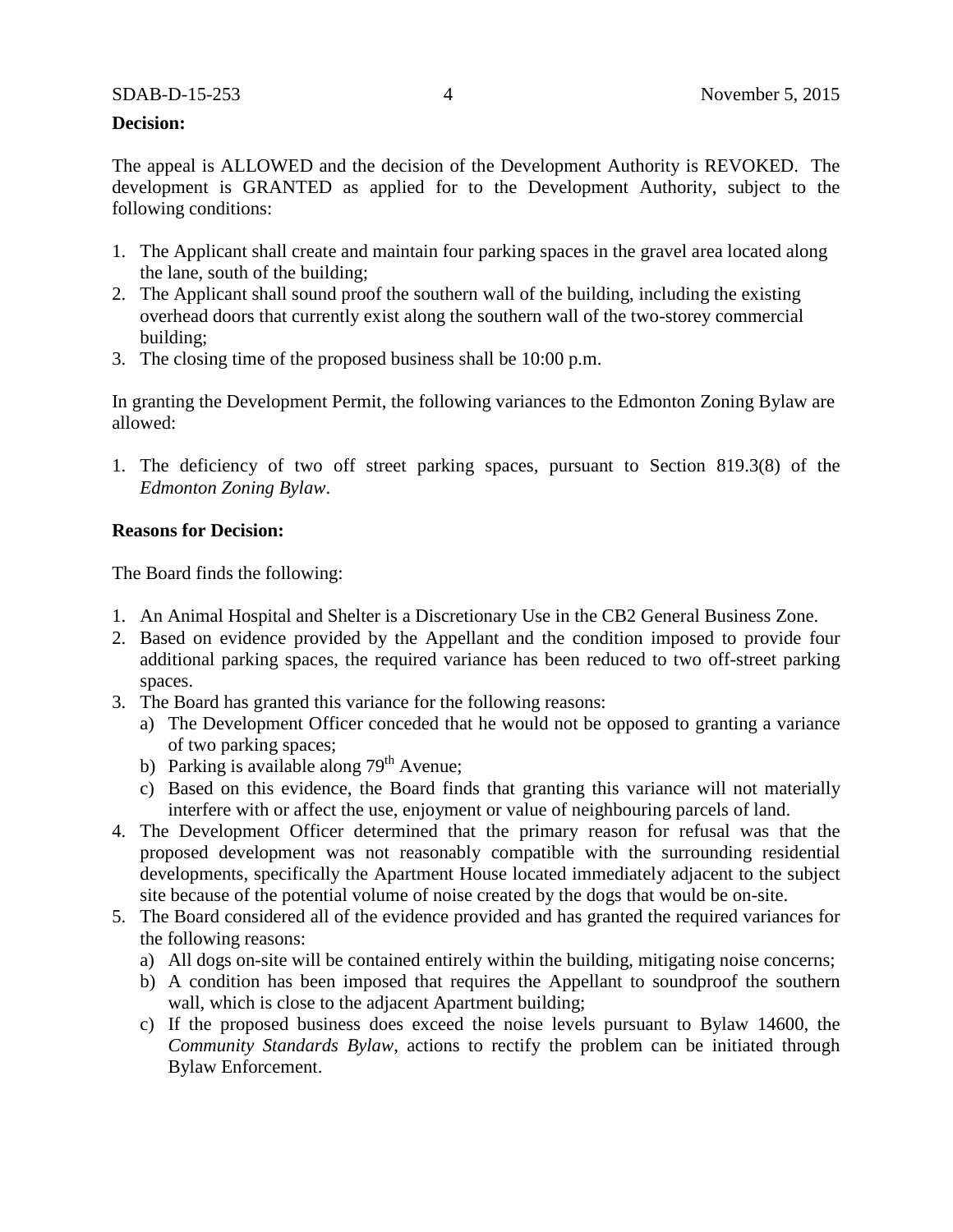- d) No letters of objection were received from the residents of the adjacent Apartment Building who were notified about the refusal and the hearing and no one appeared in opposition to the proposed development.
- e) The Appellant submitted a list of neighbouring businesses that support the proposed development.
- 6. Based on the above, it is the opinion of the Board that the proposed development will not unduly interfere with the amenities of the neighbourhood, or materially interfere with or affect the use, enjoyment or value of neighbouring parcels of land.

### **Important Information for Applicant/Appellant**

- 1. This is not a Building Permit. A Building Permit must be obtained separately from the Sustainable Development Department, located on the  $5<sup>th</sup>$  Floor, 10250 – 101 Street, Edmonton.
- 2. Obtaining a Development Permit does not relieve you from complying with:
	- f) the requirements of the *Edmonton Zoning Bylaw*, insofar as those requirements have not been relaxed or varied by a decision of the Subdivision and Development Appeal Board,
	- g) the requirements of the *Alberta Safety Codes Act*,
	- h) the *Alberta Regulation 204/207 – Safety Codes Act – Permit Regulation*,
	- i) the requirements of any other appropriate federal, provincial or municipal legislation,
	- j) the conditions of any caveat, covenant, easement or other instrument affecting a building or land.
- 3. When an application for a Development Permit has been approved by the Subdivision and Development Appeal Board, it shall not be valid unless and until any conditions of approval, save those of a continuing nature, have been fulfilled.
- 4. A Development Permit will expire in accordance to the provisions of Section 22 of the *Edmonton Zoning Bylaw, Bylaw 12800*, as amended.
- 5. This decision may be appealed to the Alberta Court of Appeal on a question of law or jurisdiction under Section 688 of the *Municipal Government Act*, R.S.A. 2000, c. M-26. If the Subdivision and Development Appeal Board is served with notice of an application for leave to appeal its decision, such notice shall operate to suspend the Development Permit.
- 6. When a decision on a Development Permit application has been rendered by the Subdivision and Development Appeal Board, the enforcement of that decision is carried out by the Sustainable Development Department, located on the 5th Floor, 10250 – 101 Street, Edmonton.